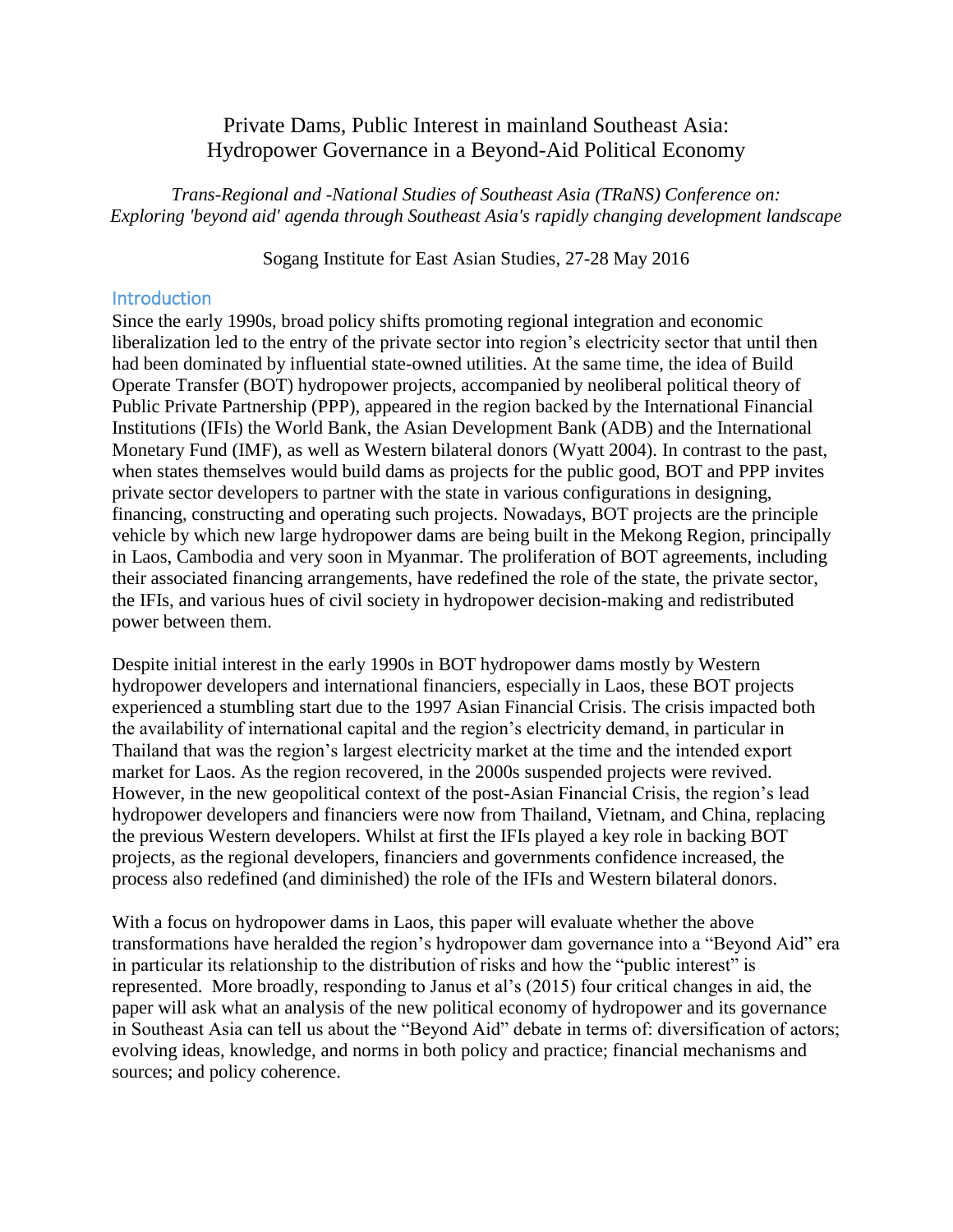The paper shows how whilst BOT hydropower dams, framed under the concept of PPP, were first introduced into mainland Southeast Asia by the IFIs and Western donors, as geopolitical and domestic politics of the region has shifted, the model is now utilized by new or "non-traditional" aid providers, including from China, Thailand and Vietnam. However, the concept of BOT is not transferred wholesale. The paper will argue that in contrast to the earlier claims of the IFIs and Western donors that BOT hydropower projects could also be vehicles of direct poverty reduction and 'development', the "non-traditional" aid providers view these projects principally as economic infrastructure; if a claim for poverty reduction exists at all, then it is enfolded within broader objectives of national or regional economic growth. Thus, it will be argued that the "public interest" has largely been reduced to the interest of the private developers.

In the next section of the paper, to situate and contextualize the paper, a brief history of Laos, its geopolitics and transforming aid regimes is presented. Then, the key concepts of the paper are introduced, namely: concept of PPP and BOT; risk management in PPP and its politics; and the concept of "public" in PPP, drawing in particular on Wyatt's (2004) emphasis on the public interest emerges from collective action. In the following section, a recent history of Laos' hydropower sector is presented, emphasizing how the discourses surrounding PPP and BOT have evolved and their material outcomes in terms of the projects constructed and how risks were allocated. This analysis is divided into three periods, with selected case studies from each: from the late 1980s to the Asian Financial crisis, with a focus on the Houay Ho dam; the debate and approval of the Nam Theun 2 dam in the immediate recovery period until 2005; and the hydropower 'boom' that has occurred since the mid-2000s, with a focus on the Xayaburi Dam. The final section concludes by asking the question what insights can be gleaned from contemporary hydropower construction in Laos towards the beyond-aid debate.

# Laos: Geopolitics and transforming aid regimes

Laos is a mountainous land-locked country located in the center of mainland Southeast Asia. It is border by Vietnam to the East, Cambodia to the South, Thailand to the West, and also China to the North and Myanmar to the Northwest in the so-called Golden Triangle. Reflecting Laos' turbulent political history, the country has seen a number of aid regimes over the past six decades. Recognizing these geopolitical dynamics serves to place current "beyond aid" debates with a historical context.

The French occupation of Laos began in 1893 and it was not until 1953 that Laos declared full independence with a constitutional monarchy and the creation of the Royal Lao Government (RLG) (Stuart-Fox 1997). According to Viliam Phraxayavong, author of the book "*History of Aid to Laos: Motivations and Impacts*" up until 1955 France remained the most important aid provider, but as the Lao Issara (Free Lao) movement briefly emerged, a growing volume of aid also began to arrive from the United States (US).

In the mid-1950s, as communism spread through Southeast Asia, the RLG became increasingly allied with and dependent upon aid from the US to fight the Viet Minh backed Pathet Lao. By the 1960s, this aid was mainly in the form of military aid, for both the Royal Lao Army (RLA) and the CIA backed Hmong Clandestine Army. These forces fought the escalating Laotian Civil War (also known as the Secret War), that was in turn tied to the Second Indochina war.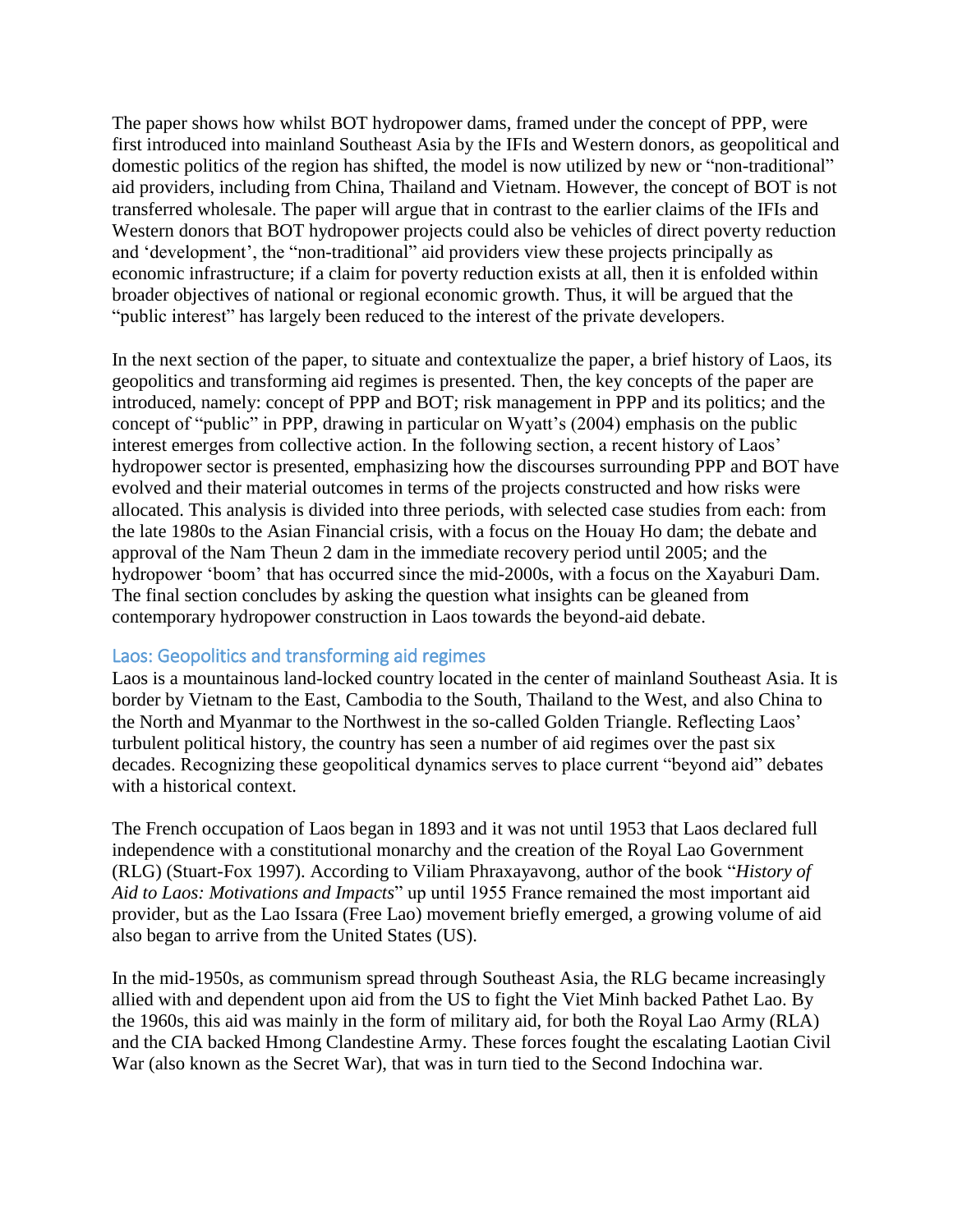In 1975, the communist Pathet Lao assumed political power of the country as the Lao People's Revolutionary Party (LPRP), which remains the only legal political party in the country to this day. During this period, as a member of the 'communist bloc,' until the end of the 1980s, Laos maintained a close relationship with the Soviet Union, including for economic and financial support. Meanwhile, the Pathet Lao also maintained a close relationship with Vietnam for its "ideologies, organizational, and logistical support" (Stuart-Fox, 1997:79).

In 1986, the Lao Government introduced the New Economic Mechanism (NEM), which signaled a transition from a centralized economy towards a socialist-orientated market economy. The country lifted barriers to international trade and began implementing market mechanisms (see Rigg, 2005). In 1988, a liberal foreign investment law signaled that "Laos was open for business"<sup>1</sup> (Lintner 2016). With this transition, as well as the Soviet Union's collapse, the IFIs (World Bank, ADB, IMF), UN and Japan and Western bilateral donors emerged as the principle aid providers promoting a neoliberal economic agenda, which later partly softened in to a post-Washington consensus economic agenda.

With the backing in particular of the ADB's GMS program, Laos increasingly integrated into the regional economy. The Lao government held five priority development initiatives with a stated aim of alleviating national poverty: hydroelectric power, mining, construction materials, agriculture, and ecotourism (Stuart-Fox 2009). By the mid-2000s, as bilateral relations with Thailand, Vietnam and especially China strengthened, there was growing trade and flows of investment into Laos, especially in natural resource extraction (logging and mining), land concessions (rubber and other cash crops), and hydropower dams.

Characterizing the contemporary political system of Laos, Barney (2012) observes that it contains a mixture of liberal and illiberal forms. He writes (2012:25):

*"In Lao PDR, examples of illiberal or quasi-neoliberal institutions include the military; most institutions of the Lao bureaucracy; elites connected to the Lao People's Revolutionary Party (LPRP); as well as private entities whose primary mode of profit generation is organized through patronage and rent seeking as opposed to market-based competition. There exists an internal tension in what, in the case of Indonesia, Hadiz and Robison (2005) have called "neoliberal reform and illiberal consolidation,"*

In other words, Laos at best be considered a neo-liberal *influenced* state. With regard to freedoms and human rights, Lintner (2016) refers to the governments performance as "dismal." He cites that there are persistent restrictions on "fundamental rights including freedom of speech, association and assembly," as well as arbitrary arrest, detention and forced disappearance. The latter was bought to the World's attention when in 2012 the Ramon Magsaysay award winner Sombath Somphone was detained and disappeared. Meanwhile Laos' constitution forbids mass media activities that are contrary to "national interests" or "traditional culture and dignity" (Lintner 2016).

Over the past decade, economic growth has been strong at approximately 7%. With the growing trade, investment and aid from China, Vietnam and Thailand, the political influence of the IFIs

 $\overline{\phantom{a}}$ 

<sup>&</sup>lt;sup>1</sup> Superseded by the 1994 Law on the Promotion and Management of Foreign Investment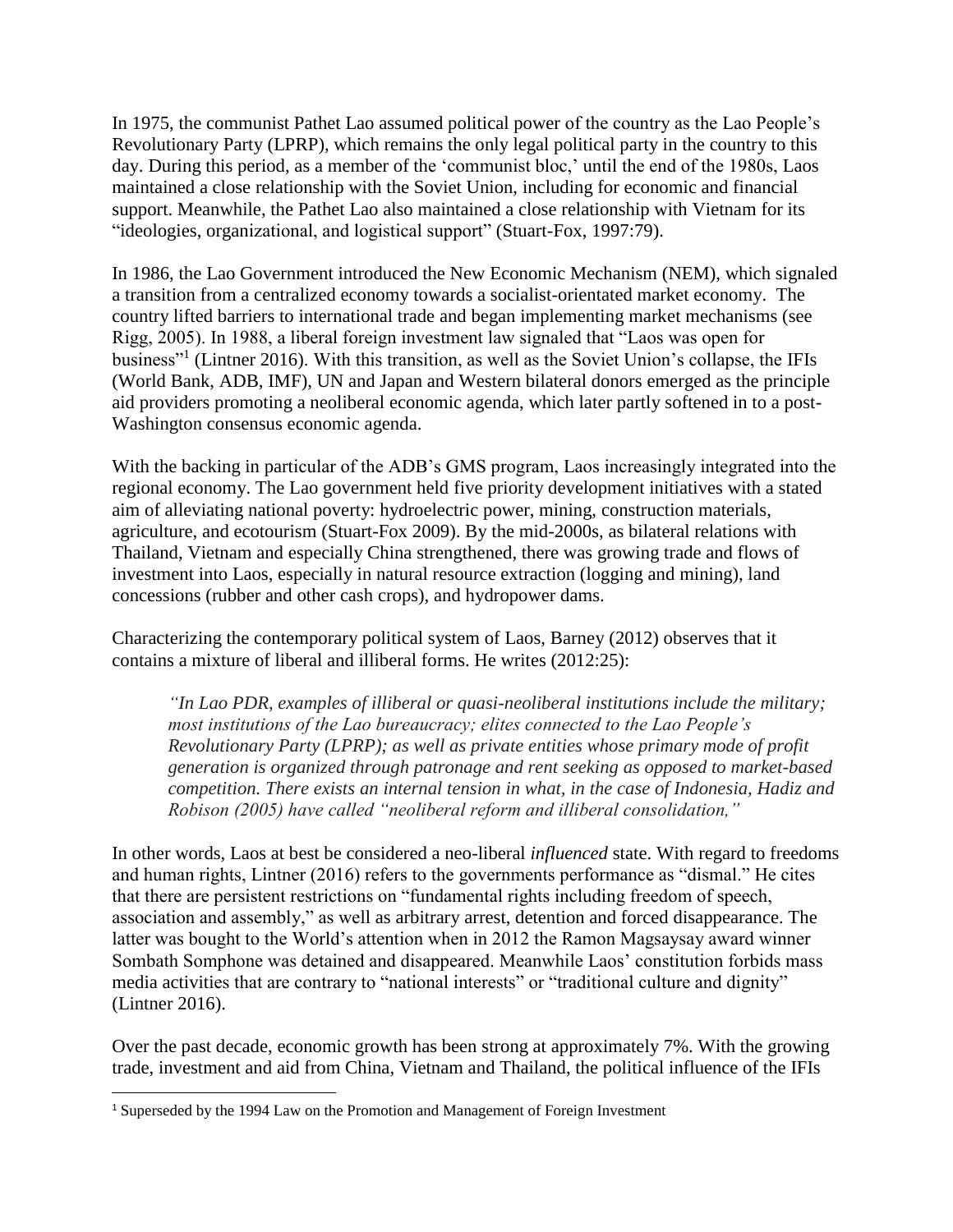and Western bilateral donors began to weaken. Their financial leverage has become less significant relative to other sources available to the Lao government, whilst the government's capacity to manage this investment has somewhat grown. Needless to say, it is also less willing to be challenged by the conditionalities of the IFIs on issues related to human rights and 'good governance.'

# Public Private Partnership and BOT in Hydropower

As introduced above, many of the hydropower dams that the government considers a key priority for the country's national economic growth are being pursued under a BOT/PPP model. In this section, therefore, concepts are introduced, namely: PPP and BOT; Risk "management" in PPP, and its politics; and a discussion on the notion of "public" in PPP.<sup>2</sup>

# • The Concept of PPP

 $\overline{a}$ 

There are many definitions of what constitutes a PPP. The World Bank's PPP Knowledge Lab<sup>3</sup> currently defines it as:

"*a long-term contract between a private party and a government entity, for providing a public asset or service, in which the private party bears significant risk and management responsibility, and remuneration is linked to performance*"

In other words, the private sector commits via contract to deliver an economic or social infrastructure project to the government, or to a community on behalf of the government. Thus, under a PPP, for the duration of the contract, the government becomes the buyer rather than the provider of a service.

Building infrastructure under a PPP structure is often associated with a form of project financing called Build Operate Transfer (BOT). Under this arrangement, a private-sector actor receives a concession agreement usually of between 20-50 years from a public sector agency to build and operate an infrastructure for the concession period, before transferring ownership of the asset to the state at no cost. A generalized BOT structure for a hydropower project is given in figure 1. Here, within a project company which is a "special purpose vehicle" created for the project, contracting partners including the government, the general contractor, lenders and shareholders partnered.

<sup>&</sup>lt;sup>2</sup> These themes echo the interests of Wyatt (2004) who examines "the nexus" between BOT, risk and the public good in Laos and Vietnam.

<sup>&</sup>lt;sup>3</sup> <http://ppp.worldbank.org/public-private-partnership/overview/what-are-public-private-partnerships> [Last accessed 23.5.16]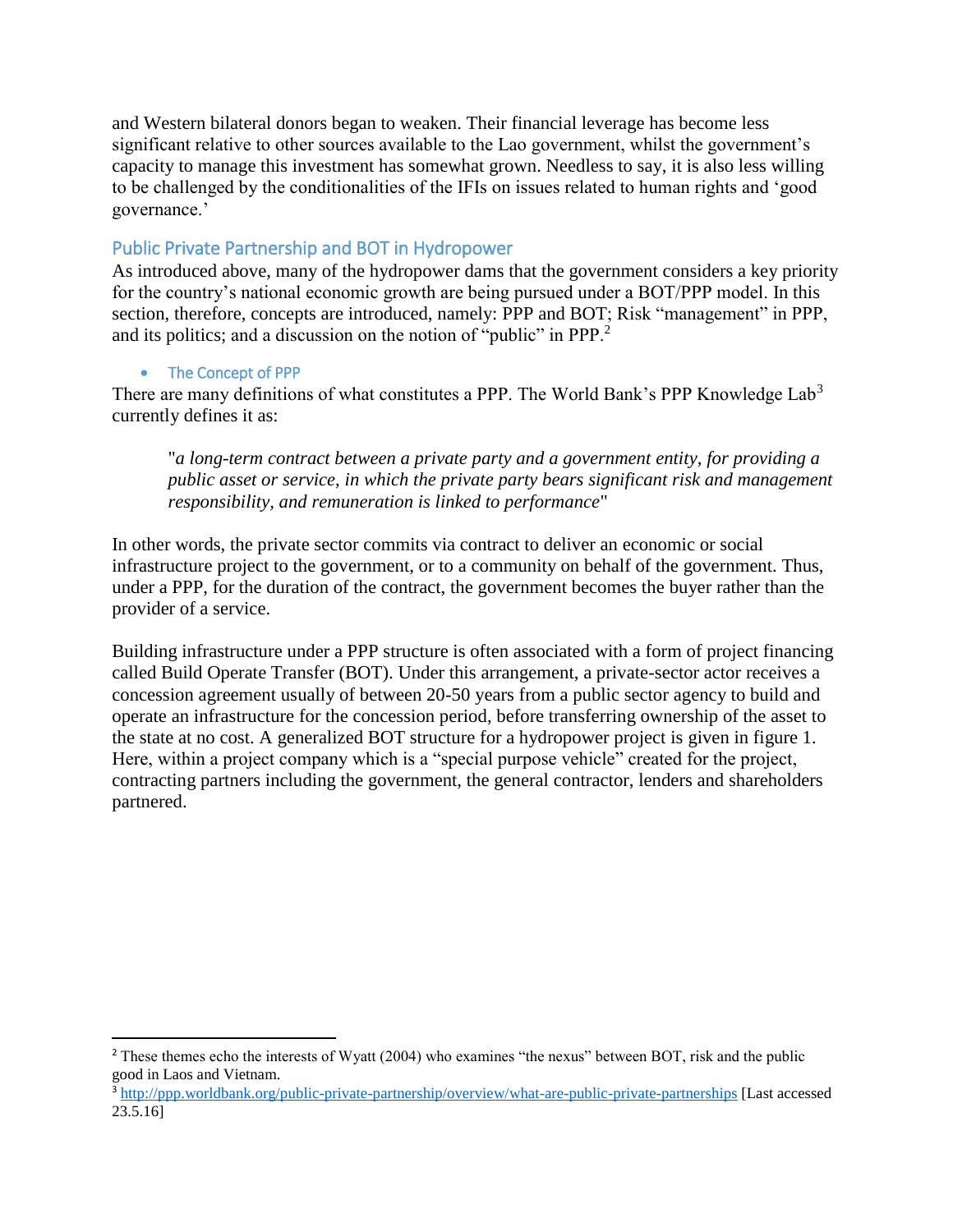

**Figure 1: General BOT project structure for a hydropower dam**

Reproduced from Forouzbakhsh et al (2007)

The original rationale of PPP was for governments to lever private capital, as well as expertise and efficiencies in finance, design, construction, and operation. This would replace other government means of funding infrastructure, including raising tax or increasing government borrowing. Other rationales by advocates of PPP include (Zen and Regan, 2014): risk transfer from the government to the private sector; innovation through competition and efficiency incentives with the private sector; predictability of costs, due to whole-of-project costing; and provision of services tied to contracted, resulting in accountability of the private actor to the government.

PPP has been closely associated with the political agenda of neoliberalization since the late 1970s until the 1990s, which targeted, amongst other things, the state's redefinition from "rowing to steering" (i.e. New Public Management administration), the shrinking of service provision directly by the state, and a concomitant expanded role for the private sector. In combining together the public and private, PPPs in essence are intended to utilize private initiative towards the "public good", which in principle is the concern of the state (Wyatt 2004). PPPs first emerged in industrialized countries where neoliberalization was most embedded, including the UK, Australia, Canada, Japan and Germany, and then became increasingly common in lower income countries as policies were diffused via the IFIs, often in the form of structural adjustment programs.

In Southeast Asia, during successive waves of economic crisis, neoliberal policies were heavily promoted by the World Bank Group, the IMF, and the ADB. Whilst initially during the 1980s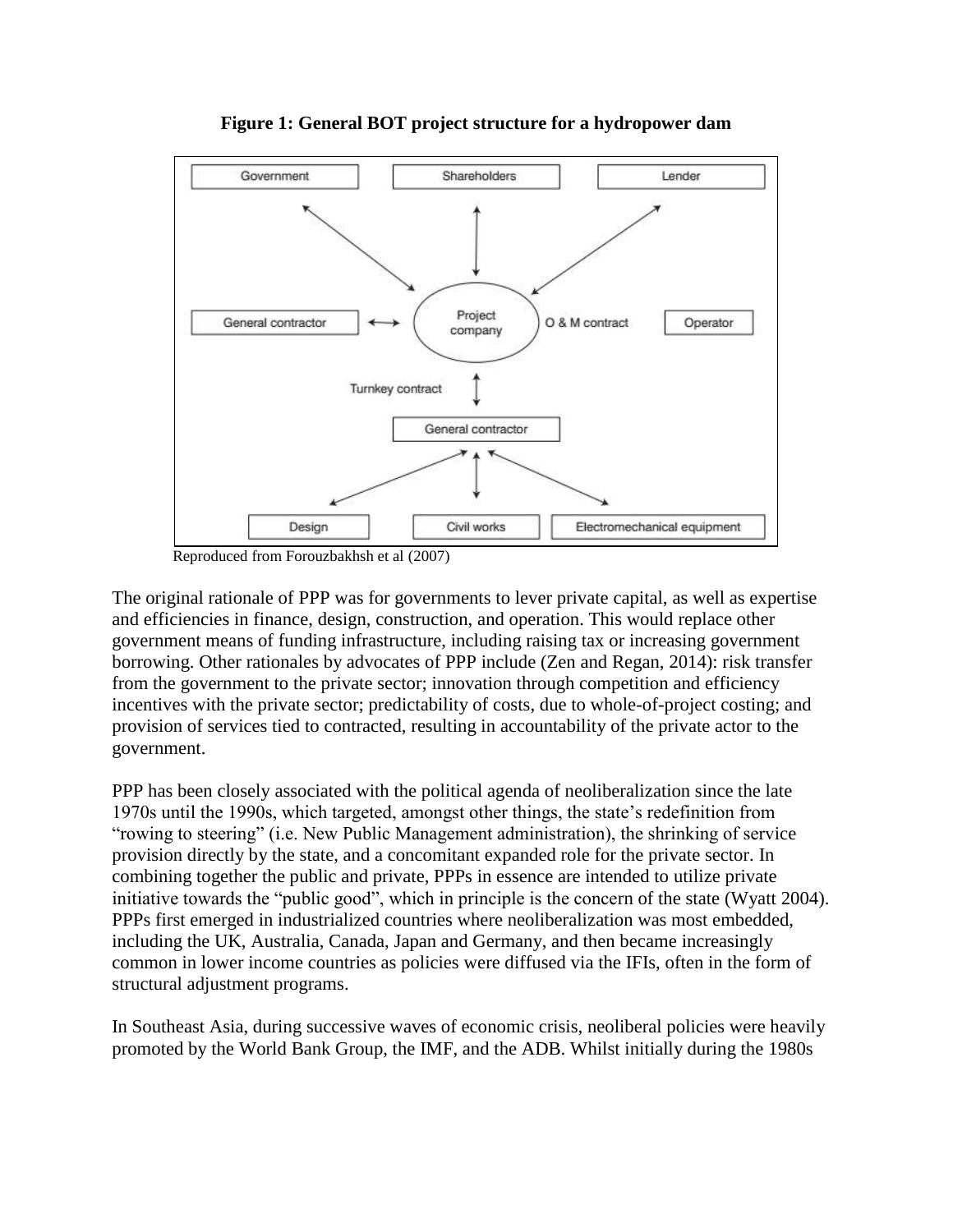full privatization through divestiture of the state was proposed<sup>4</sup>, in the 1990s as norms shifted towards the post-Washington consensus, a more measured approach of PPPs were promoted instead.

#### • Risk "management" in PPP, and its politics

 $\overline{\phantom{a}}$ 

Proponents of PPP have concluded that the essence of PPP is risk management (Akintoye, Beck et al. 2003), whereby the basic principle is that "risk is borne by the party that is best able to manage it or to absorb it" (Zen and Regan, 2014:38).<sup>5</sup>

Wyatt (2004:55) explains: "The discourse on BOOT [BOT] is dominated by ideas of risk shedding (from public to private) and risk sharing (between public and private)." Regarding large hydropower dams, this focus on risk is of particular significance. As Wyatt (2004:29) writes: "Whilst traditionally constructed public infrastructure similarly create and contend with such risks, risks were rarely explicitly addressed or assessed or at best were partially assessed and remained on the periphery. It was assumed that public ownership effectively socialised risk."

The World Bank categorizes the major types of PPP risk as: Site; Design, construction and commissioning; Operation; Demand, and other commercial risk; Regulatory or political; Change in legal framework; Sponsor, or default; Economic or financial; Force Majeure; and Asset ownership (full details in Appendix 1) (World Bank 2012). These risks emphasize financial, economic, and some forms of political risks that are largely those to be divided between the project partners, including the project developer, lenders, shareholders and government. Risks are identified and evaluated through a so-called "due diligence" process of the actors involved. Thus, the science of risk calculation has become integral to the brokering of PPP deals.

There is an inevitable politics within the representation and calculation of risk, and in particular who experiences risk. As Slovic (2000:xxxvi, cited in Wyatt 2004) observes, "Defining risk is ... an exercise in power"; experts in risk in particular can be instrumental in defining and distributing risks, as well as rendering some risk invisible. Risk, here, is thus socially constructed (see also Leach et al, 2010).

Proponents of PPP and BOT suggest that they were a means by which the government could shed risk to the private sector. However, critics have claimed that in fact governments have ended up shouldering significant risk, some of which has been hidden from them (IRN 1999). Wyatt (2004) suggests that in part this emerges from knowledge asymmetries between the government and the private sector, with the former less familiar with the tools of risk assessment and management. Other mechanisms of risk transfer from the private sector to the government includes via committing to various guarantees on liabilities, such as protection from changes in the law, "take or pay" electricity purchase contracts (transferring demand risk ultimately to the electricity consumer), tax breaks, and shouldering responsibility for mitigating various environmental and social harms that may emerge. In practice, however, these social and

<sup>4</sup> In privatization, ownership of assets are transferred permanently from the public to private sector, whereas under PPP the asset is ultimately transferred to the public sector's ownership.

<sup>5</sup> The concepts of hazard, risk and uncertainty have been extensively discussed, are inter-related, and are bound together by politics. A *hazard* can be defined as "an object, condition, or process that threatens individuals or society in terms of production or reproduction." A *risk* is the known (or estimated) probability that a hazard will result in a negative consequence (Robbins et al., 2010: 81).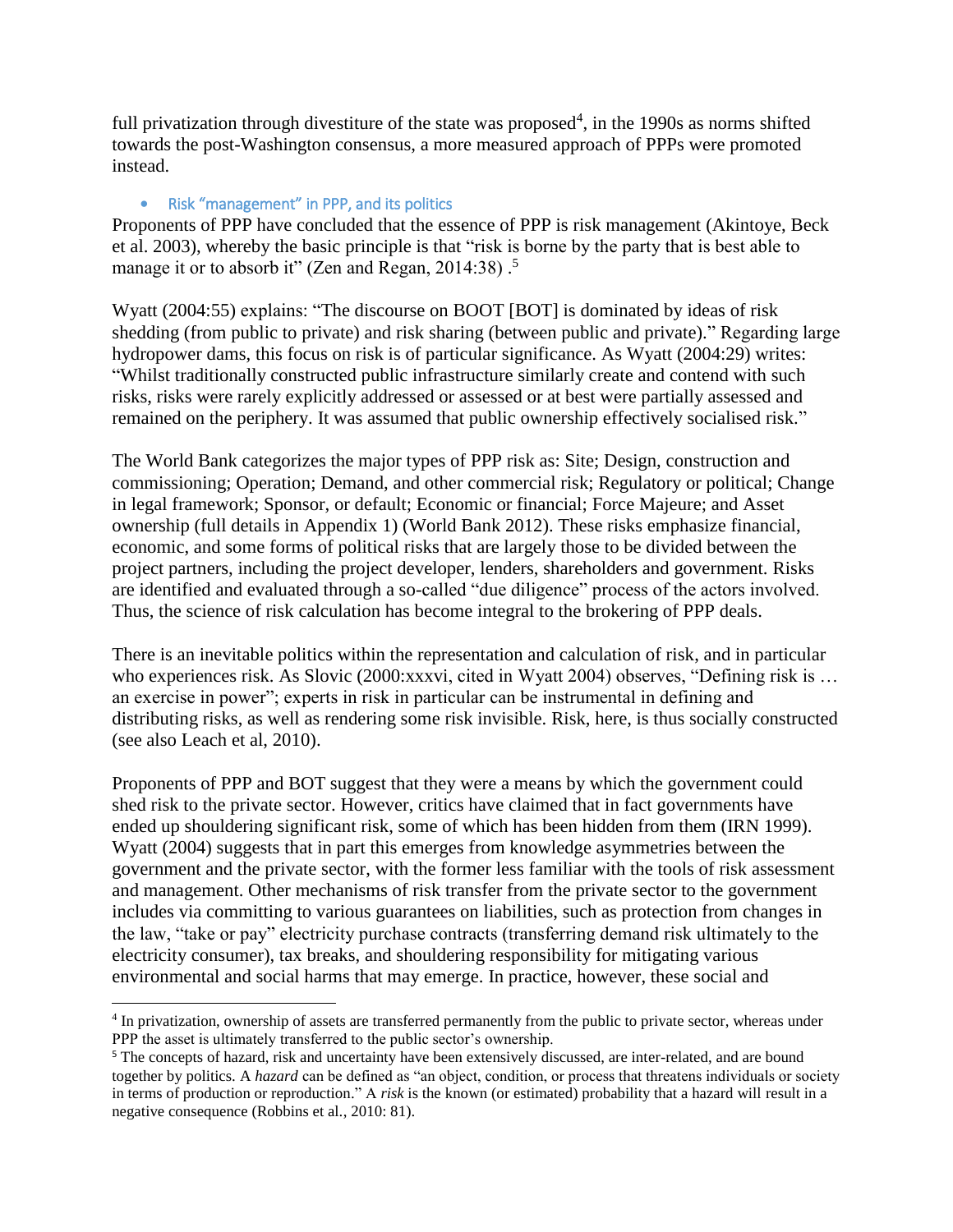environmental risks are regularly externalized onto affected communities. Furthermore, for cross-border power trade projects, there is also the possibility that the power importing government transfers risks to the project host country government.

#### • The "public" in PPP

 $\overline{a}$ 

From an economist's perspective, the "public" in public private partnership refers to the provision of a "public good", which is fundamentally different from the concept of "public interest." In economics, as defined by the World Bank's flagship World Development Report in 1994, a "pure public good" produced within a market economy is an economic good that which is considered non-excludable and non-rival<sup>6</sup> (World Bank 1994). They include infrastructure such as flood defense and rural roads. Traditionally, these goods have been provided by the state, funded through taxes.<sup>7</sup>

Before this report, electricity had also been understood to have monopolistic properties, and to require economies of scale in investment. Therefore electricity had traditionally been provided by the state, and thus treat as a "public good." However, the 1994 World Development Report proposed that electricity has high excludability and rivalry of use, and therefore is actually a "private good" rather than a public one. This opened the door to a contested global trend to "unbundle" and privatize electricity systems (and other networked goods), although in practice only partial-privatization has occurred especially in emerging economies, including Thailand (Greacen and Greacen 2004, Victor and Heller 2007).

Neoliberal economists argued that deregulated and competitive markets were a more effective means of generating public policy (including on infrastructure) than allowing the politically motivated, messy collective action of the public to determine public policy. Yet, whilst under PPPs private capital may substitute the state in terms of *the provision of public goods*, private capital and the state are not equivalent in terms of rationale, interests and priorities. Simply put, the former's primary interest is profit, whilst the latter is generally expected to consider a wider array of public interest concerns in its decision making and actions. Hence, allowing markets to determine public policy and the "public interest" is problematic, especially when the market itself is understood to be socially constructed. Akintoye and Beck (2009:49), paraphrasing Kerr (1998), suggests it can be argued that "PPP is actively depoliticizing state-sponsored service provision and subjecting it to the rule of money. This depoliticisation, according to Kerr, is part of an effort by the state to disengage from investment while simulating capital accumulation."

Wyatt (2004) argues the need to bring back the political into a normative conception of Public Goods in Southeast Asia. Wyatt (2004:51) highlights that goods have both instrumental and intrinsic properties, with the former referring to the desired end in terms of use, and the latter widening the definition to the desired end *from the provision of instrumental goods* in a societal sense (i.e. the Public Good). Wyatt (2004) argues, therefore, that collective political action – as has often emerged in various forms around plans for hydropower construction in Southeast Asia locally, nationally and transnationally – is a legitimate and necessary part of understanding - and

 $6$  A good is rival if consumption by one user reduces supply availability for another; A good is excludable if a user can be prevented from consuming it

<sup>&</sup>lt;sup>7</sup> According to market logic there is little incentive for individuals to provide such public goods when they could free-ride if another individual was to provide them instead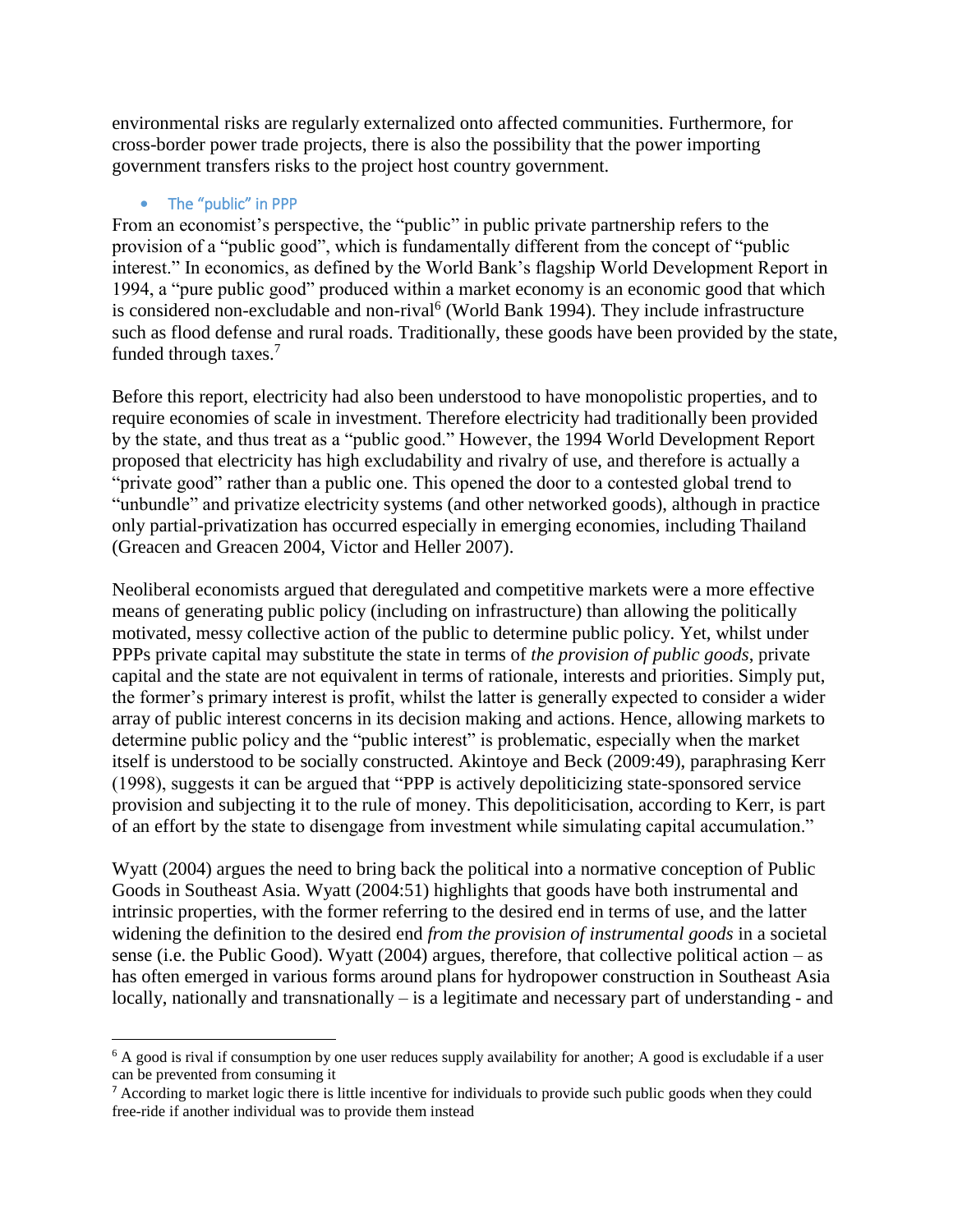indeed theorising Public Goods. Such political action can occur in both formal and informal political arenas<sup>8</sup> – to the extent that political space permits – ranging from public protest, to court rooms, as well as through "everyday acts of resistance."

## The arrival, hiatus and boom of hydropower in Laos

The first large hydropower dams built in mainland Southeast Asia were since the 1960s in Thailand and Vietnam. They were principally conceived, built and operated by state agencies, typically with funding from the World Bank or the United States, and the Soviet Union respectively (Hirsch 2010). In these early projects, many environmental and social risks of the projects were shouldered by displaced or otherwise affected people with limited recourse to compensation or access to justice. Such projects and their distributional injustices were typically justified as in the name of the need for "national development" (Sneddon 2003).

Since the early 1990s, partial-liberalization of the region's power sector in Thailand and Vietnam, alongside regional economic integration and regional power trade steered by the ADB's Greater Mekong Subregion (GMS) program, has increased the role of private sector energy companies and commercial financiers (Middleton et al 2009). Whereas in Thailand and Vietnam, at present, almost all of the largest hydropower dam projects have been developed already as state-led projects (although Vietnam is now corporatizing these projects), in Laos and Cambodia, which are both presently undergoing extensive and rapid hydropower development, PPP and BOT are the principle investment vehicles. National policies and laws have facilitated this transition, promoted by the World Bank, the International Finance Corporation, and the ADB (Middleton and Dore 2015).

With a focus on Laos, this section briefly maps the emergence of PPP and BOT in hydropower dams. It focuses in particular on the role of the IFIs, and how risk and the public interest has been defined. It argues that the first BOT in Laos, the Houay Ho dam, set a particularly poor precedent for both managing financial risks, and distributing environmental and social risks, and was widely criticized, including with regard to the BOT model itself. Subsequent BOT projects, financed directly by the IFIs, including the Theun Hinboun dam and Nam Theun 2 dams increasingly tied hydropower to a wider notion of poverty reduction rather than as economic infrastructure alone. The Asian Financial Crisis was a key geopolitical event that resulted in a hiatus in the construction of new hydropower dams, and subsequently reconfigured the actors engaged in hydropower PPP. Since then, it has been developers and financiers from Thailand, Vietnam and China who have led the construction of large dams in Laos.

#### • Inception of BOT hydropower

l

The BOT hydropower model was promoted in Laos since the early 1990s by the World Bank, the ADB, the UNDP and various Western donors. It was rationalized on the basis that the Laos government did not have the finance or the expertise to construct such large dam projects alone (Wyatt 2004). In addition, it reflected the IFIs' broader neo-liberal agenda for economic growth

<sup>8</sup> Nancy Fraser, paraphrasing Jürgen Habermas, takes the public sphere from where arise the "Public Interest" to be: "*the space in which citizens deliberate about their common affairs, hence, an institutionalized arena of discursive interaction. This arena is conceptually distinct from the state; it a site for the production and circulation of discourses that can in principle be critical of the state… it is not an arena of market relations but rather one of discursive relations, a theater for debating and deliberating rather than for buying and selling.*"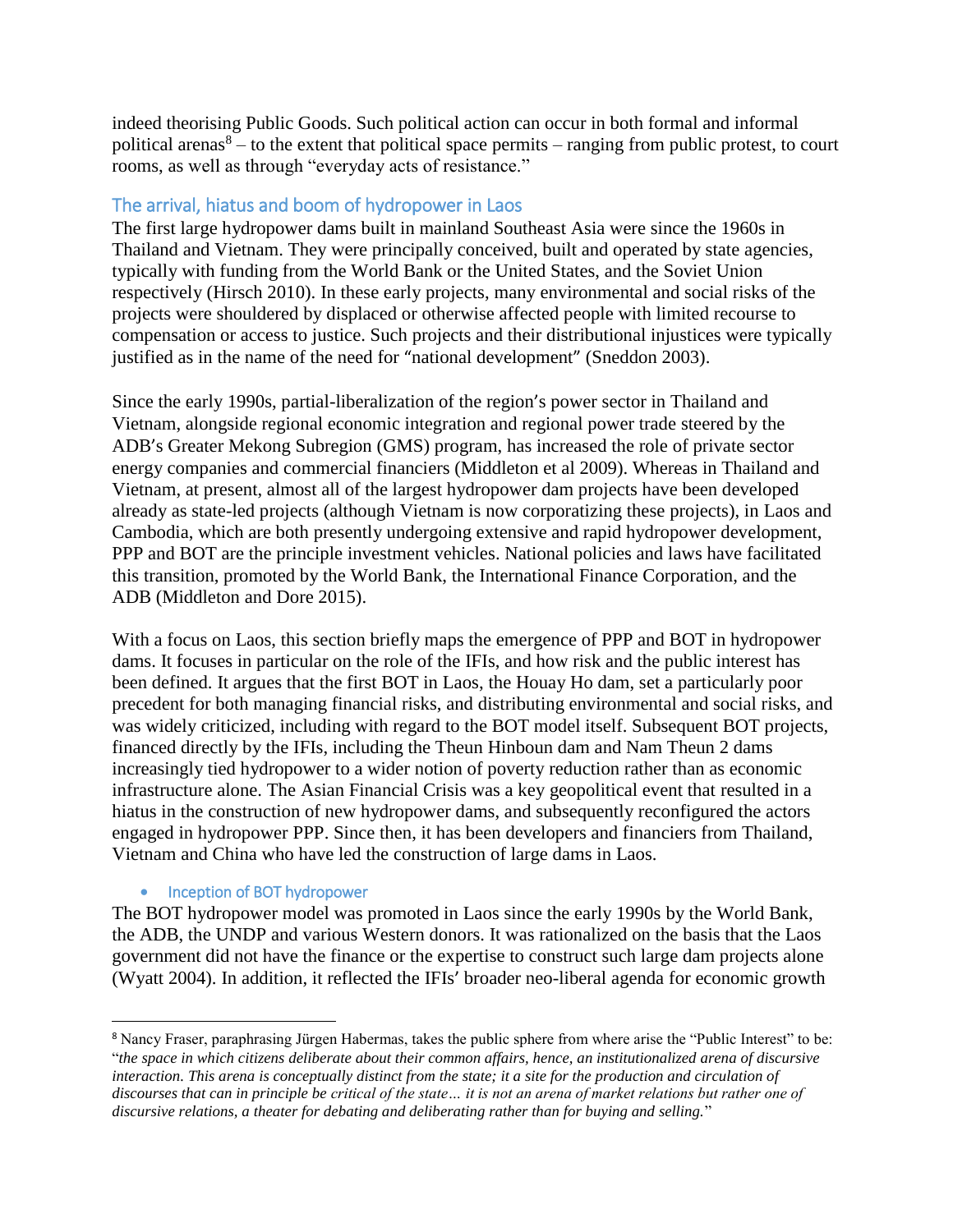and poverty reduction in Laos through growing the role of the private sector, expanding the market, and linking with plans for regional economic integration under the ADB's GMS program.

To these ends, the IFIs heavily promoted hydropower electricity exports as a key development strategy to the GoL (IRN 1999). Many of these plans, however, have existed since the 1950s when they were first conceived under the Western-backed Mekong Committee, but were shelved as conflict in the region escalated (Bakker 1999). Under the Greater Mekong Subregion (GMS) program, the ADB envisioned that large hydropower dams would export power to neighboring Thailand and Vietnam where demand was greater, in exchange for currency to be invested in Laos development (Middleton, Garcia et al. 2009, ADB 2012). Governmental support was affirmed for this plan with the signing of the Intergovernmental Agreement on Regional Power Trade by the region's leaders in 2002 at the First GMS Summit. Thus, during its early stages, the technical studies, advice and financing of the ADB, World Bank, and Western bilateral donors fundamentally shaped the region's plans for regional power trade, reflecting also the strategic turn within the World Bank itself towards becoming a "global knowledge bank" (Middleton, Garcia et al. 2009).

In Laos, smaller projects to meet domestic demand, the IFIs advised, could be built using concessional loans and bilateral aid, and owned and operated by the Laos' state-owned electricity utility, Electricité du Laos (EdL). Meanwhile, larger projects for power export should be developed as BOT projects involving private capital (Middleton, Garcia et al. 2009). The government, concerned about resource sovereignty, could take an equity share in the BOT projects (Wyatt 2004); to this end, in 2004 the government established the Lao State Holding Enterprise (LSHE) for some of the larger projects, starting with Nam Theun 2 (below).<sup>9</sup> It was argued that the BOT model would generate revenue for the government from concession royalties, taxes and revenues from power sales, and could be used for funding Laos' further development.

For international hydropower construction companies and operators, Laos mountainous terrain with almost 21,000 MW of hydropower potential (MRC, 2010:185), at the time largely untapped, proved highly appealing. International hydropower developers mostly from OECD countries including South Korea, Australia, Europe and North America were the first to pursue MoUs with the Laos government for large power export hydropower projects under BOT contracts. By 1995, MoUs on 23 feasibility studies had been signed for dams with a combined capacity of 6,676 MW (Phonekeo 1996). However, by the time of the Asian Financial Crisis hit in 1997, only two BOT projects had actually been built: the 150MW Houay Ho Dam and the 210MW Theun-Hinboun Dam. Both projects export their power to Thailand, and both externalized severe environmental and social costs on to nearby communities. These projects were developed in the absence of environmental legislation in Laos, which was only passed in 1999.

The 150 MW Houay Ho dam, which is located in Attapeau province, Southern Laos, was the first BOT project to be built in Laos, and unusually was fully financed by the developer's private

 $\overline{\phantom{a}}$ 

<sup>9</sup> <http://www.laoholding.com/index.html> [Last accessed 25.2.16]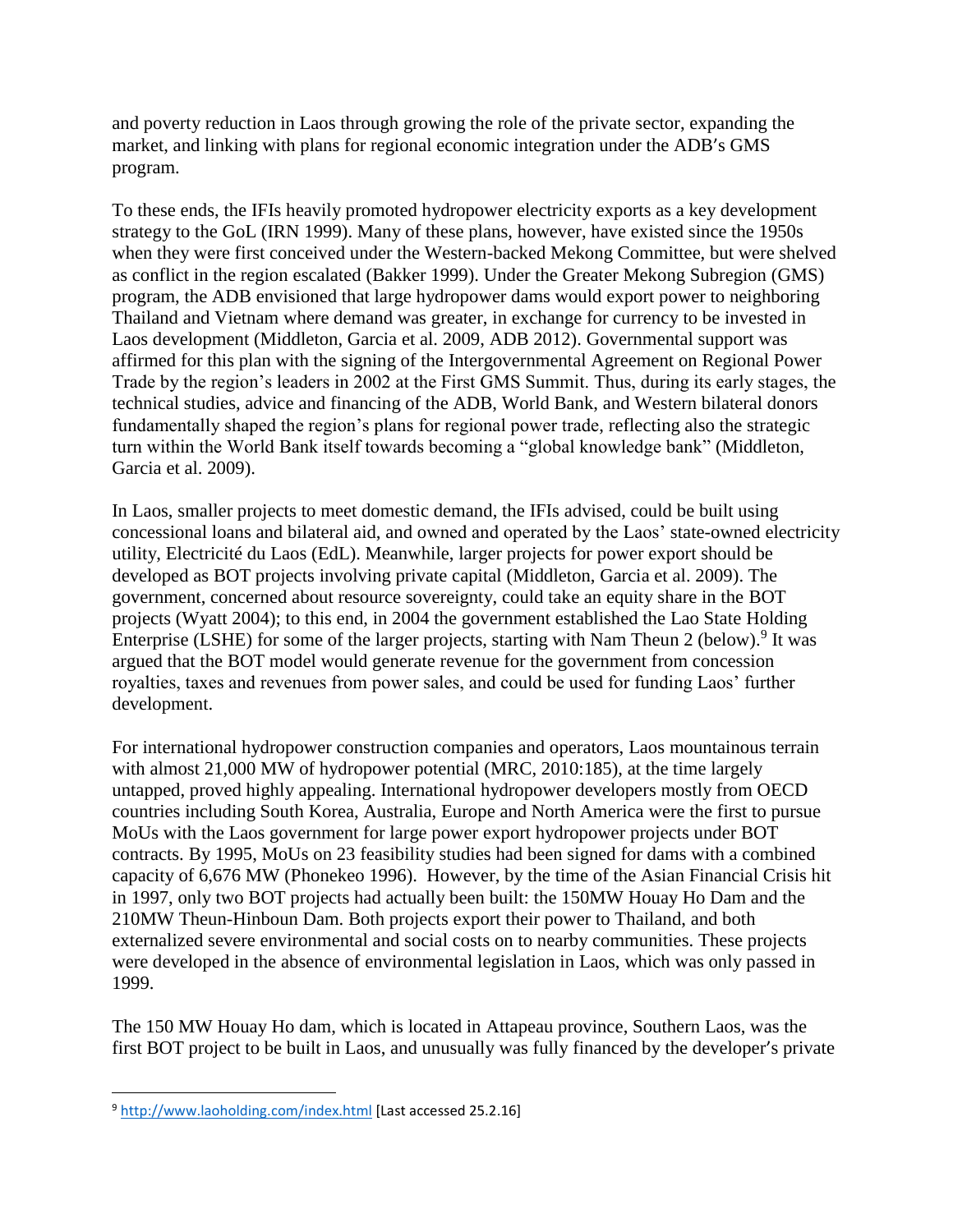capital. <sup>10</sup> In 1993, the Houay Ho Power Company (HHPC) was created to develop the project, which had share holdings by: Daewoo Engineering and Construction Company (60%), the stateowned Electricité du Laos (EdL) (20%); and Loxely PLC (a Thai development firm) (20%). According to Wyatt (2004), Loxely was bought into the consortium mid-negotiation due to the perception both of the Laos government and Daewoo of its close connection to EGAT, and thus to facilitate the project's Power Purchase Agreement, as well as its experience with BOT already in Thailand (i.e. to reduce project developmentrisk). The project was completed in 1998, although its environmental impact assessment (EIA) was completed only in 2000 (Khamin 2008). In a complex series of purchases and reflecting mis-judged financial risks amongst the developers, including the impact of the unanticipated Asian Financial Crisis, the project's ownership has been sold four times and is currently owned by EdL together with two Thai companies.<sup>11</sup> The government appeared to also have significantly misjudged the financial risks of the project<sup>12</sup>; The project did not produce any royalties for EdL until 2010 although the Government was required to make annual interest payments of US\$1.8 million on its \$10 million dollar equity from 2000 (Delang and Toro 2011).

At the Houay Ho dam, impacts and risks from the project were initially shouldered by 2,500 Heuny and Jrou ethnic minority people from eleven villages who were resettled with inadequate compensation.<sup>13</sup> For example, only 20% of the land originally allocated for compensation turned out to be available, as the remainder was already in use by other villages. This resulted in serious food security impacts for the resettled people (Khamin, 2008). Meanwhile, the burden of addressing these issues were left with the government, as in the details of the Concession Agreement, Daewoo had agreed to make only a single payment of US\$230,000 for social and environmental impacts (Delang and Toro, 2011). Another controversy related to the involvement of the INGO World Vision, which between 1994 and 1997 contributed US\$112,000 in support of resettlement, which INGOs accused of subsidizing the private developers (IRN, 1999 cited in Wyatt, 2004:154).

In 2001, the Belgium company Tractebel S.A. purchased Daewoo's share in the project using export credits of the Belgium government. Given the outstanding social issues, in 2004 a Belgium NGO – Proyecto Gato – submitted the case to Belgium's National Contact Point on OECD Guidelines on Multinational Corporations (a non-binding transboundary accountability mechanism) in an attempt hold the company to account for the project's impacts. Whilst the case itself was not successful, it did initiate Tractebel S.A. to undertake some further improvement for affected people, but as of 2012 many issues were still outstanding (Middleton, Matthews et al. 2015).

 $\overline{a}$ 

<sup>&</sup>lt;sup>10</sup> See Wyatt 2004 for greater detail on both Huoay Ho and the Theun Hinboun dam. For Theun Hinboun dam, see also FIVAS (2007). For the company's perspective see: [www.houayho.com](http://www.houayho.com/) ; and [www.thpclaos.com.](http://www.thpclaos.com/)

<sup>&</sup>lt;sup>11</sup> The current ownership is: Glow Energy (Thailand) (67.25%); EdL (20%); and Hemaraj Land and Development (Thailand) (12.75%).

<sup>&</sup>lt;sup>12</sup> Wyatt (2004:147) suggests that at first EdL was a reluctant investor in the project, but that domestic political pressure resulted in them joining the consortium.

<sup>&</sup>lt;sup>13</sup> Wyatt (2004) explains that not all of the villagers were directly affected by the project's infrastructure, but that the Laos government took the opportunity to resettle them from upland to lowland areas under their controversial Shifting Cultivation Stabilisation Program.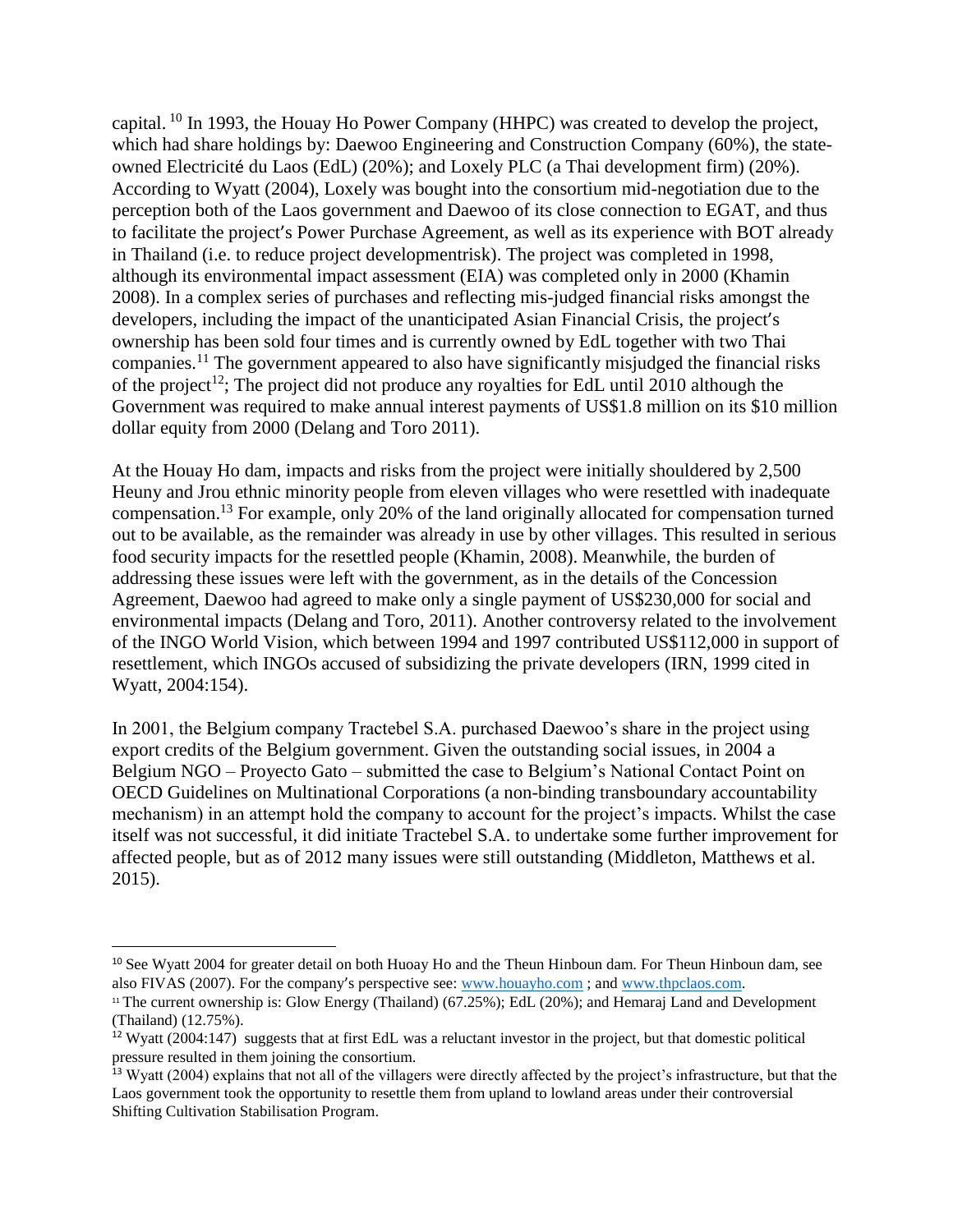Regarding the developers' rationale for the project, unlike later projects of Western developers (in particular the Theun Hinboun and Nam Theun 2 dams), the Houay Ho dam made no claims to be a development project, but rather an investment strictly for profit (Wyatt, 2004:146). Hence, here the "public" in PPP, very much aligns with the private developer's interests over wider societal interests.

More briefly, the first large BOT project to backed by an IFI was the 210MW Theun Hinboun dam, commissioned in 1998. Although beyond the scope of this paper to discuss in detail, it is noteworthy as in contrast to the Houay Ho Dam, it was partly funded by the ADB. The project exports 95% of its electricity to Thailand. While initially lauded by the ADB as a project with 'little for the environmental lobby to criticize', widespread impacts soon emerged that the ADB later reluctantly acknowledged, including declining fisheries, riverbank erosion and downstream flooding affecting over 30,000 people (FIVAS 2007). After sustained pressure from INGOs, the project's owners released a Mitigation and Compensation Programme in 2000, which on implementation met some of the material needs, such as building wells, but struggled to replace lost livelihoods.

#### • Nam Theun 2: A watershed moment in Laos hydropower

 $\overline{\phantom{a}}$ 

Although Nam Theun 2 (NT2) was not the first BOT hydropower project built in Laos, it was the first *proposed* to the Laos government in 1991 by two Australian companies: Transfield and the Snowy Mountains Engineering Corporation (SMEC) (Wyatt, 2004). The original consortium, however, withdrew their plans during the Asian Financial Crisis, as Thailand's economy entered into turmoil and electricity demand declined. This despite their aggressive effort to have the project pushed through quickly (Wyatt, 2004).

By the early 2000s, as Thailand's economy recovered, its electricity utility, EGAT, looked once again to power imports from Laos. The Nam Theun 2 Power Company (NTPC) was established, formed of the following consortium: Electricité de France (35%; a French SOE); the Electricity Generating Public Company of Thailand (EGCO) (25%; a Thai power company 45% owned by EGAT), Lao Holding State Enterprises (25%; a Laos SOE), and Ital-Thai Development Company<sup>14</sup> (15%; a Thai private construction company). Financial closure on the US\$1,581 million, NT2 dam was completed in 2005 with a 25 year BOT concession period. The project was commissioned in February 2010. Whilst the dam itself is only 39 m high, it created a reservoir of 450 km<sup>2</sup>. The project generates 1,090 MW, 90% of which is exported to Thailand mainly to meet peak power demand (Baird and Quastel 2015). At the time of its construction, NT2 was the largest internationally-financed Independent Power Producer (IPP) in Asia since the financial crisis, and the largest single foreign investment ever in Laos. The NT2 project would be handed from NTPC to the Laos Government after a 25 year concession period. The project was financed by shareholder equity and loans from: five multilateral agencies (including WB, ADB and MIGA), four export credit agencies, two bilateral governmental agencies, nine international commercial banks, and seven Thai commercial banks. Political risk guarantees from the World Bank , MIGA and ADB were crucial to reducing the project's risk profile sufficiently to confirm international commercial bank financing (Merme, Ahlers et al. 2014).

<sup>&</sup>lt;sup>14</sup> After the NT2 project was commissioned, Ital-Thai Company, who had also been the lead contractor, divested its shares to the remaining three shareholders. It could be speculated that having made its profit in construction, it actually had little interest in the long term operation of the NT2 itself.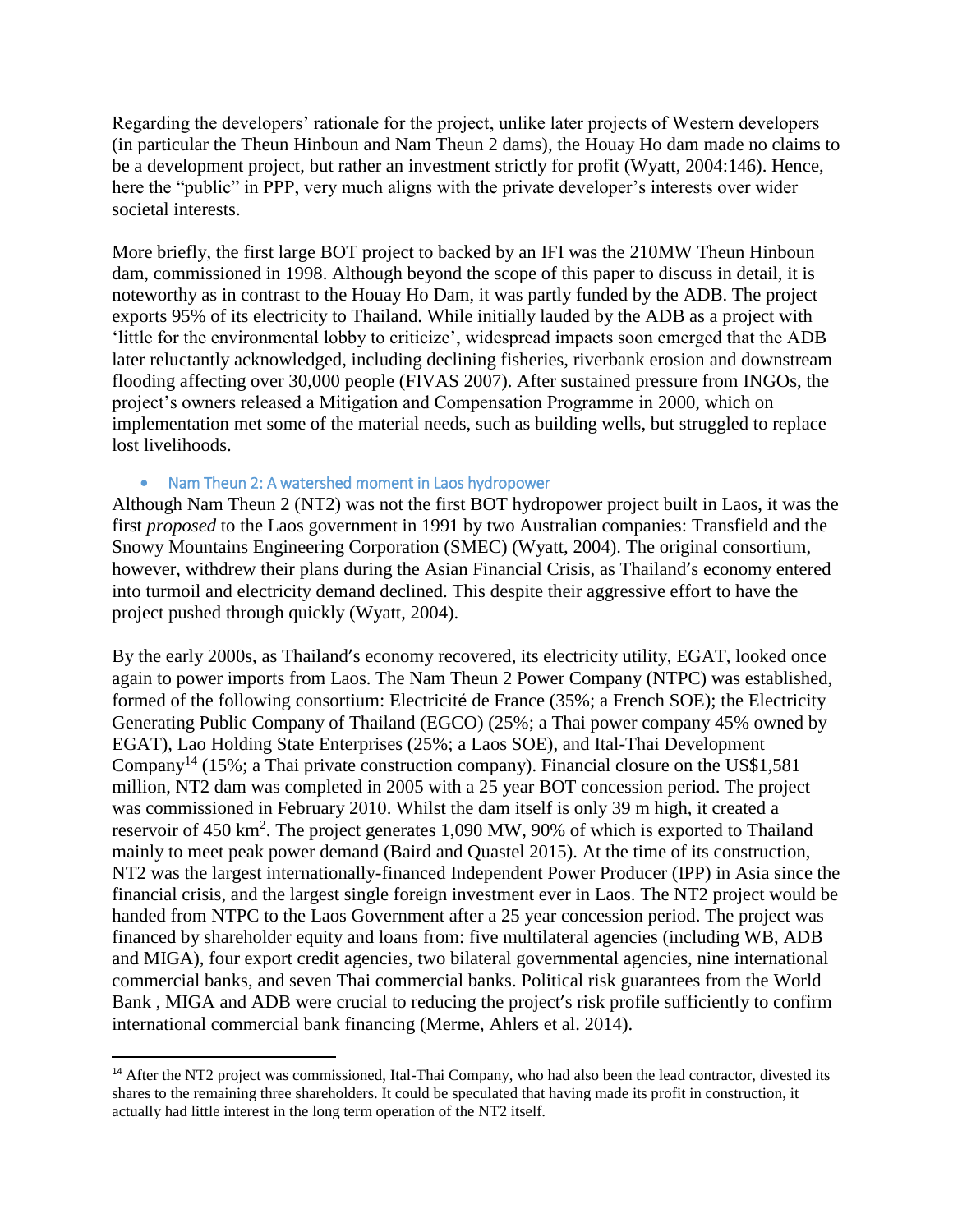

**Figure 2: The finance arrangement of the NT2**

Reproduced from Merme et al (2014)

The NT2 dam is a significant project on many counts. It was the first World Bank funded dam since the World Commission on Dams report, published in 2000, that questioned the development credentials of the hydropower industry as a whole, including past projects supported by the World Bank such as the Pak Mun Dam in Thailand in 1994 (WCD 2000). The World Bank thus sought to demonstrate it could "do a dam better," and learn from past mistakes (Porter and Shivakumar 2010). The project was also placed as the center piece of the ADB's and World Bank's Laos country program, intended as an example of how a PPP could build economic infrastructure whilst bring local development through resettlement, livelihood and conservation programs as well as generate revenues for the government's national coffers. For the Laos government, asides from the future revenue from the project, it was the project that was intended to show the world that it could handle a BOT of such complexity. In other words, for the ADB, World Bank and Laos Government, a lot was at stake. In many ways, the NT2 was the first test case for the assessment and regulation of financial, socio-economic and environmental considerations of large-scale hydropower projects in Laos (Middleton, Matthews et al. 2015).

Much has been written about NT2, and the "public interest" value of the project extensively debated. Since the project was first proposed in the 1990s, a large number of INGOs - and to some extent NGOs in Laos where political space is more constrained - were active challenging its rationale, and its proponents also actively advocating the project's benefits (Wyatt, 2004:88). The recognized environmental and social impacts from the project in planning included: 6,200 indigenous peoples resettled from reservoir area on Nakai Plateau, and elephant and other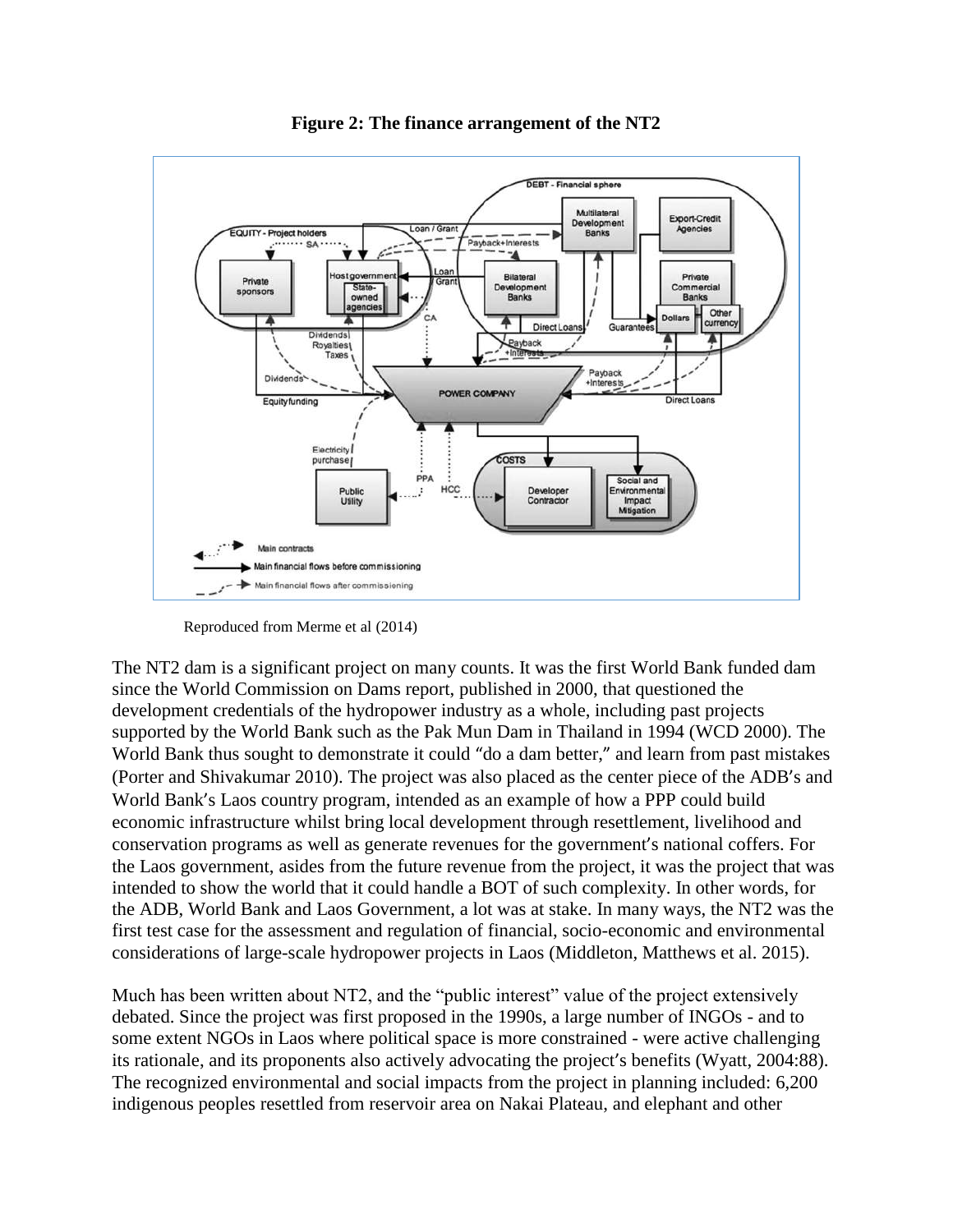wildlife and wetlands habitat flooded; 120,000 downstream villagers affected by increased water flows on the Xe Bang Fai River, creating fisheries losses, erosion, and flooding; and 2,000 households affected by construction activities. There were some improvements at NT2 in contrast to past projects, including (Lawrence 2009): reasonable resettlement infrastructure; improved (but imperfect) discussions with resettlers (see Singh , 2009, and Mirumachi and Torriti , 2012); the creation of independent external monitoring panels; better project information disclosure; and inclusion of revenue management framework. In practice, however, although resettled villagers on the Nakai plateau appreciate the physical infrastructure (houses, roads etc) provided, it is still not clear how they can make a living in the long term given land shortages (Lawrence 2009); compensation and land for villagers affected by construction was often delayed; and on the Xe Bang Fai River many impacts to livelihoods remain unaddressed (Baird, Shoemaker et al. 2015).

Thus, in contrast to the detailed design of the project's financial risks, it seemed that environmental and social risks were given lower priority, despite claims of the projects "development" credentials. In an analysis of the risks carried by different actors within the project, Merme et al (2014:20) conclude:

"*Because hydropower financing involves opaque processes and confidential documents public accountability is severely limited. While the private sector benefits from relatively short term returns, the public sector is left responsible for long term impacts.* [emphasis added]"

Furthermore, NT2's transboundary governance regime in many ways replaced the role of national law to regulate the project with what Baird and Quastel (2015) call "regulation by contract." In an insightful analysis that leads the authors to conclude that the private interest is privileged over the public interest, Baird and Quastel (2015:14) explain:

*"In the face of growing civil society concern over environmental and social standards, … the World Bank emphasized transferring decision-making authority and environmental and social risk management away from the national state and toward project proponents .... The World Bank has thus worked to devalue background regulatory frameworks (which might threaten foreign direct investment) and instead emphasizes project and firm-level environmental assessment and forms of regulatory self-management. The justification for regulation had to be found not in broad notions of the public interest but in the self-interest of participants.* [emphasis added]"

In other example of "regulation by contract", where private risks are transferred to the public, the Laos government also agreed to a stabilization clause in the Concession Agreement that the government "will not increase the cost of doing business by applying fresh law or regulation to the project and will compensate NTPC if any new law does affect profits" (Baird and Quastel, 2015:15). Meanwhile, any arbitration is referred to a commercial arbitration tribunal in Singapore, rather than to Laos' courts.

Despite this "regulation by contract," some national policy frameworks were created in Laos – mainly by consultants – before the World Bank and ADB would agree to support the project, and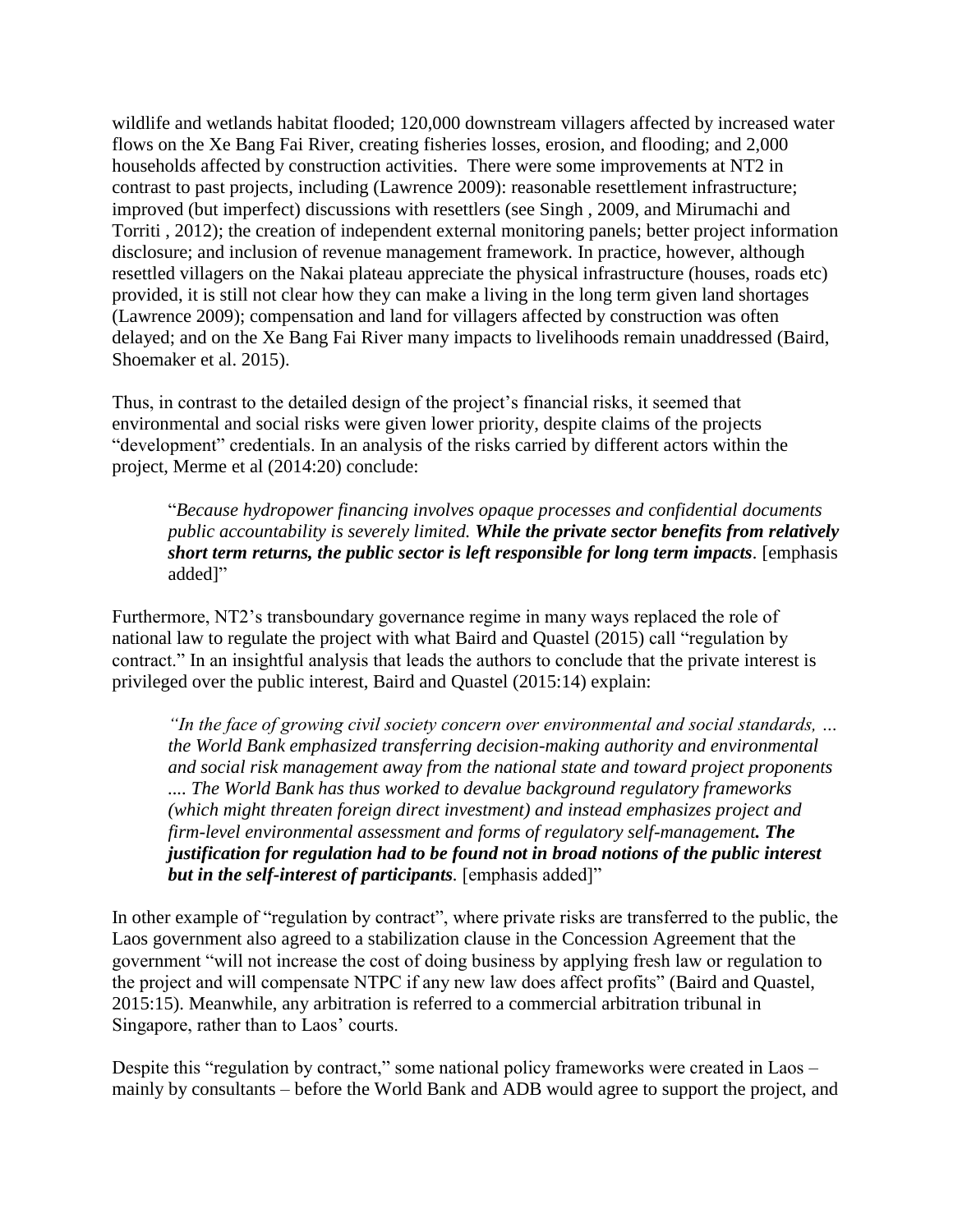in particular approve the political risk guarantee. Whilst Laos' Environmental Protection Law was passed in 1999, others social protections were passed in 2005 at the same time as the project's approval including the *Decree on Compensation and Resettlement of the Development Project* and the *National Policy on the Environmental and Social Sustainability of the Hydropower Sector*. However, it soon became apparent that there was little government buy in to these policies, and they have since been left aside by the Government with a new found confidence in developing BOT projects, now without the finance and conditionalities of the IFIs (Johns 2015).

### • Laos' Hydropower boom

Following financial closure of Nam Theun 2, Laos experience a hydropower boom. Figure 3 (below) shows the cumulative MW of hydropower in Laos since the first project, divided by project ownership (either EdL or a PPP) (see Appendix 2). Some milestones are:

- Laos first power export project to Thailand was the Nam Ngum 1, commissioned in 1971 and owned and operated as a state-owned project. The unique circumstances around this geopolitical anomaly are beyond the scope of this paper (see Hirsch, 1998)
- The Houay Ho and Theun Hinboun dam, discussed above, which were commissioned in 1998 and 1999 respectively and Laos first two BOT hydropower projects
- Nam Theun 2's financial closure was 2005 and commissioning in 2010, during which period several more project were agreed
- The Xayaburi Dam on the Mekong River's mainstream in Northern Laos, for which construction stated in 2012 and is scheduled to be commission in 2019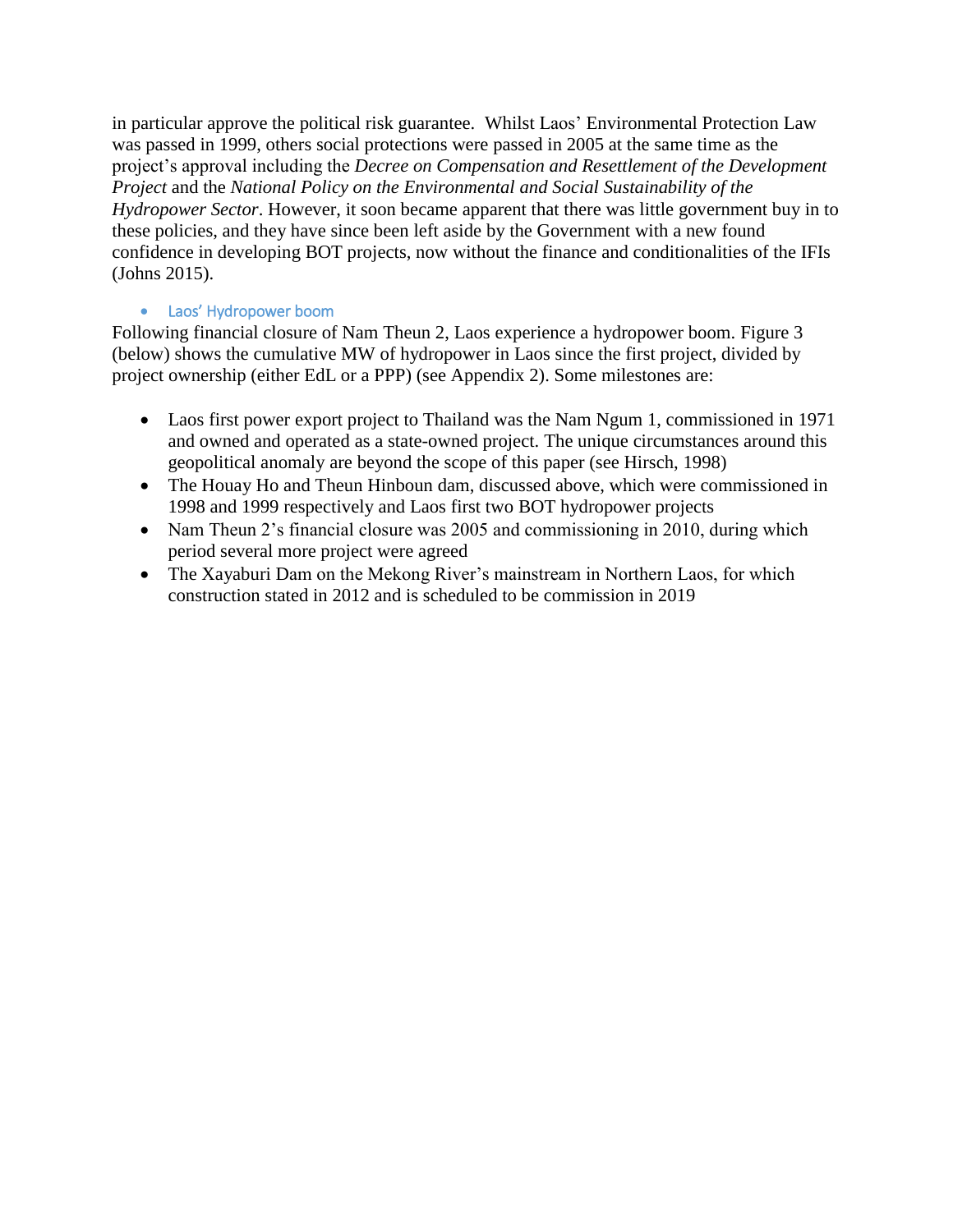

Data compiled by author fro[m www.poweringprogress.org](http://www.poweringprogress.org/) and RPTCC (2015)

Figure 3 reveals the extensive use of PPP-BOT arrangements since the commissioning of Nam Theun 2, and thus the rapid momentum of the hydropower industry. This despite the fact that overall Zen and Regan (2014), who are proponents of PPP in ASEAN, assess that the current policy and legal framework on PPP in Laos as "limited." The figure only details projects that are stated as having signed a Concession Agreement and in operation or under construction on the government's Ministry of Energy and Mines website.<sup>15</sup> As of November 2015, *a further* 39 projects are stated as having signed an MoU including three massive projects on the Mekong River's mainstream (table 1). This is in addition to the two Mekong mainstream projects (Xayaburi and Don Sahong) already under construction.

 $\overline{\phantom{a}}$ 

<sup>&</sup>lt;sup>15</sup> <http://www.poweringprogress.org/new/> [Last accessed 24.5.16]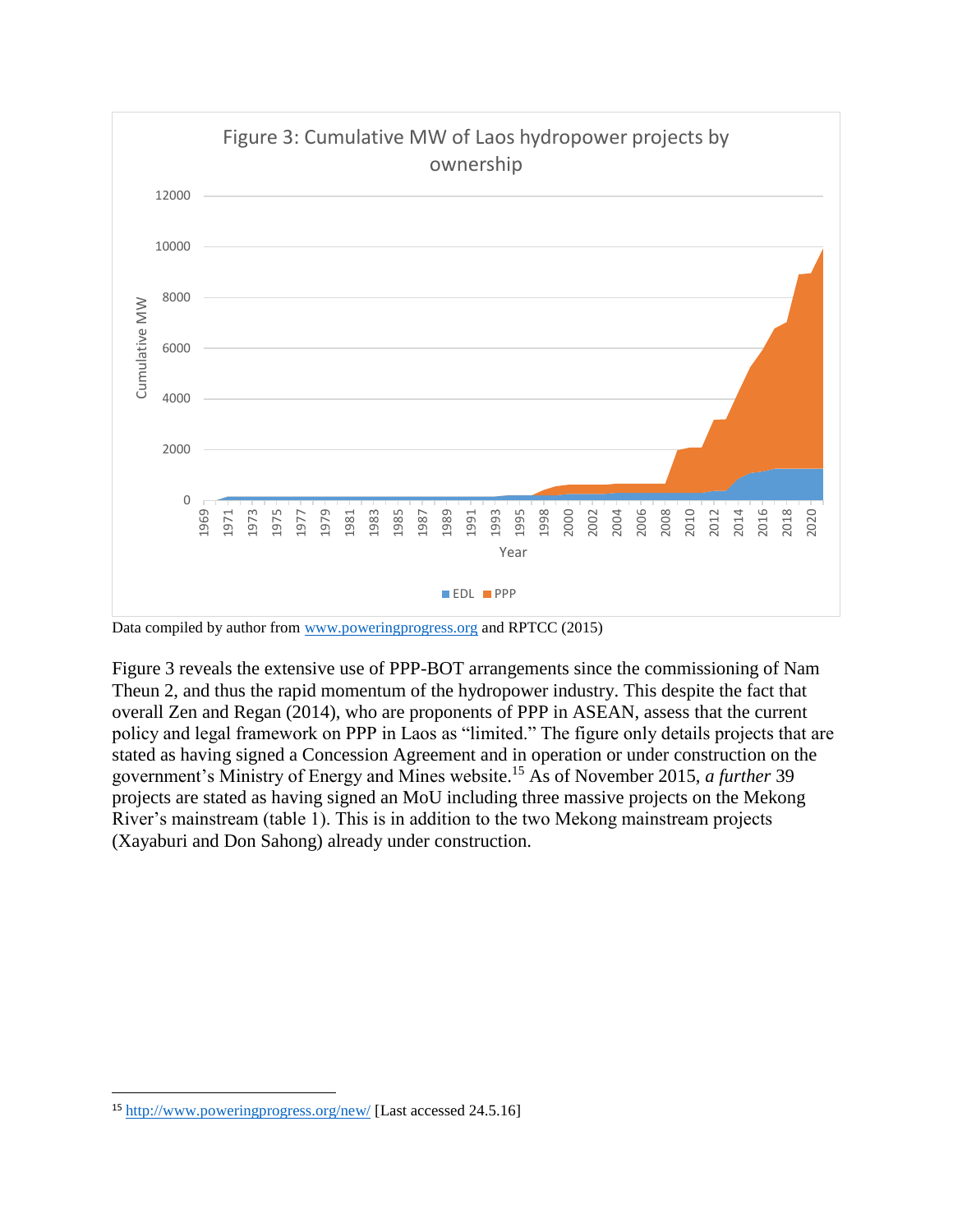| Table 1: Mekong mainstream dams in Laos status <sup>16</sup> |                  |                                   |                                                                                                                                                                                 |                                                      |  |  |
|--------------------------------------------------------------|------------------|-----------------------------------|---------------------------------------------------------------------------------------------------------------------------------------------------------------------------------|------------------------------------------------------|--|--|
| Project name                                                 | Capacity<br>(MW) | Location                          | Investors                                                                                                                                                                       | <i>Status</i>                                        |  |  |
| Xayaburi                                                     | 1285             | Xayabouri<br>and Luang<br>Prabang | * EDL (Laos) 20%<br>* Ch.Kanchang (Thailand) 30%<br>* EGCO (Thailand) 12.5%<br>* Natee Synergy (Thailand) 25%<br>* Bang Kik Expressway<br>(Thailand) 7.5%<br>* PT (Thailand) 5% | Under<br>construction<br>(commission)<br>2019)       |  |  |
| Don Sahong                                                   | 240              | Champasak                         | * Government of Laos 20%<br>* Mega First (Malaysia) 80%                                                                                                                         | Under<br>construction (no<br>date for<br>commission) |  |  |
| Pak Lay                                                      | 1,320            | Xayabouri<br>and<br>Vientiane     | CIEC (China)<br>Sinohydro (China)                                                                                                                                               | Feasibility study                                    |  |  |
| Luang Prabang                                                | 1,410            | Luang<br>Prabang                  | PetroVietnam (Vietnam)                                                                                                                                                          | $\overline{\cdot}$                                   |  |  |
| <b>Ban Koum</b>                                              | 1,872            | Champasak                         | Italian-Thai (Thailand)<br>Asia Crop Holdings<br>Limited                                                                                                                        | Feasibility study                                    |  |  |

*\* Note, Pak Beng (1300 MW; Datang International Power Corporation) is not include*

The Nam Theun 2 marked a milestone in Laos in terms of BOT projects. In contrast to the early 1990s, which were dominated by hydropower developers from OECD countries, the lead project developers and financiers are now principally from Thailand, China, and Vietnam (see appendix 2). Companies from other countries include from Norway, France, USA, Hong Kong, Malaysia, Japan, and South Korea. Whilst the IFIs have remained involved in the sector in a limited number of actual projects (for example ADB is supporting the Nam Ngiep 1 dan), the majority are now designed, built and financed as BOT by the private sector with IFI's involvement. ADB and World Bank are, however, involved in several transmission line projects, as well as some policy and "capacity building" work.

In general, it can be observed that consortiums involving Thai companies export to Thailand's electricity market, and for Vietnamese companies to Vietnam. This arguably reflects the semimonopolistic and oligarchic political economy of each country's respective energy sector (Middleton in press). Meanwhile, the situation is less clear for Chinese companies, although it is known that China plans to import from Laos in the near future (RPTCC 2015).

Up until Nam Theun 2, the government considered itself inexperienced with BOT, but after NT2 was commissioned and constructed both investor risk perception of the Laos government, and the confidence of the government itself had increased markedly. Johns (2015:364) in an

 $\overline{\phantom{a}}$ 

<sup>16</sup> From [www.poweringprogress.org](http://www.poweringprogress.org/)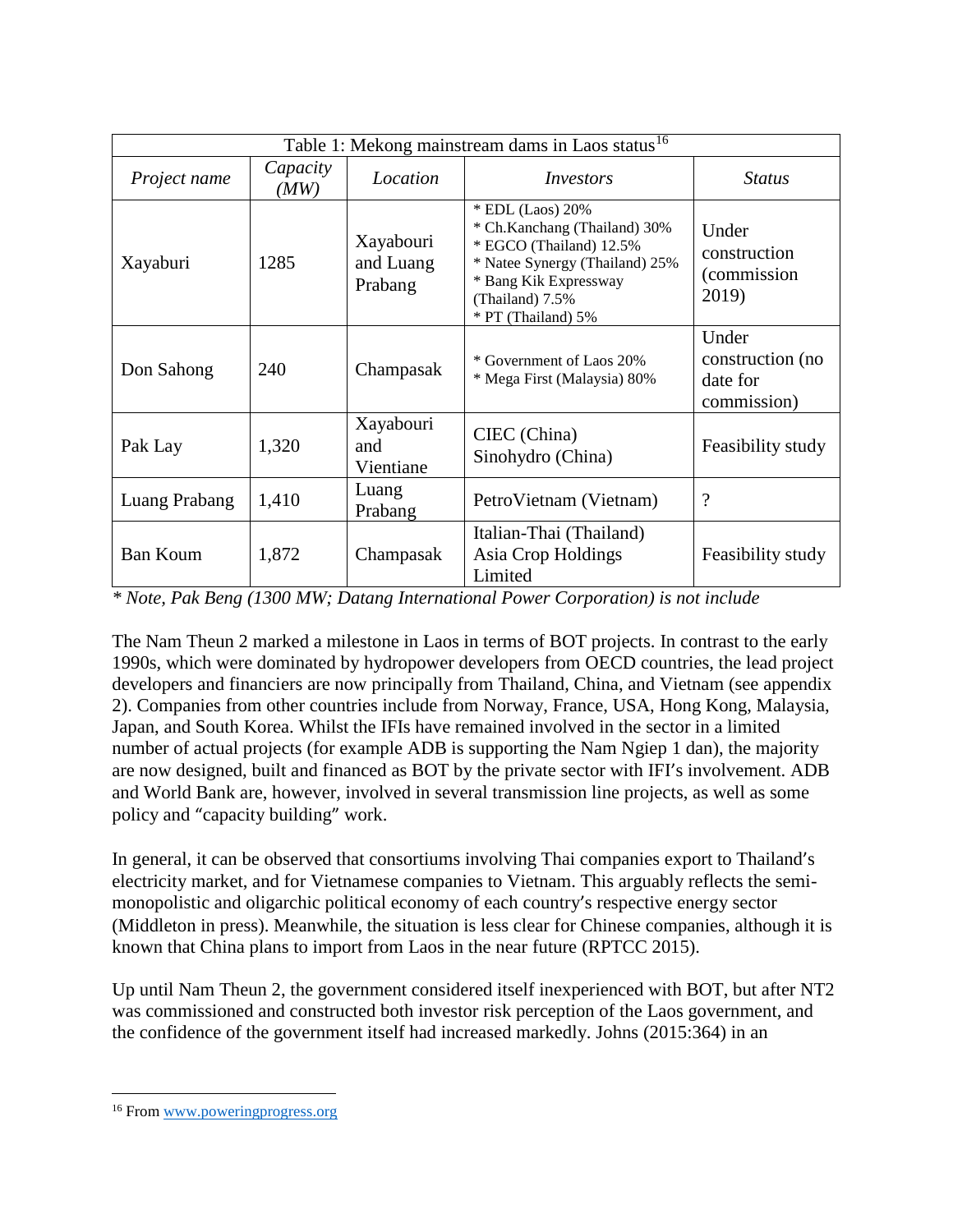interview with Mr. Xaypaseuth Phomsoupha, Director-General of the Department of Energy Business in the Ministry of Energy and Mines in Laos, writes:

*[he] referred to the Nam Theun 2 Concession Agreement as a "second generation" agreement, the scope of which had been expanded well beyond that agreed in the Theun Hinboun project, to meet the "requirement[s] of international private funders."*

*"After the success of Nam Theun 2," the official continued, "we move[d] to the third generation [that is, the Xayaburi Concession Agreement]. . . . The concession of Nam Theun 2 is too complicated and it is very difficult, even for well trained lawyers to understand. We have to make it easy."*

Such a move is clearly in the interest of the private sector proponents of hydropower, alongside the state agencies that partner with them.

The degree of public scrutiny is uneven across the contemporary hydropower projects in Laos. Some projects, such as the Xayaburi Dam on the Mekong River's mainstream, have received much public attention in Laos, regionally and internatinoally. Indeed, despite being a BOT whose consortium and financiers are almost wholly Thai, the Xayaburi Dam has been subject to multiple governance processes, including: an environmental impact assessment; strategic environmental assessment; a transboundary decision making process called the Procedures for Notification, Prior Consultation and Agreement (PNPCA) facilitated by the Mekong River Commission (MRC); two cases submitted to the OECD Guidelines on Multinational Enterprises; and a national court case in Thailand (Middleton and Pritchard, *in press*). Indeed, Western bilateral aid was highly relevant in this case, given that Australia funded the PNPCA process, and a wider array of donors have supported the MRC. Whilst certainly not perfect, it does reveal that in some cases hydropower is "*highly juridified in various ways"* via both soft and hard laws (Boer et al, 2016: 60). In this sense, a significant public discussion has taken place on the multiple values of the Mekong River and whether there is a public interest in building the project. Ultimately, however, despite strong transnational civil society opposition to this particular project in Thailand, regionally and internationally, the alliance between the private interests of the developer and state agencies pushed the project through revealing in turn the significant power asymmetries within hydropower's regional political economy (Matthews 2012, Hensengerth 2015).

Given the diversity of investors and projects, together with the limited information in the public domain, a detailed assessment of the current status of many of the projects in Laos is not possible. Many tributary hydropower projects are located in remote areas, away from general public scrutiny. However, there is enough evidence that they often shift the environmental and social risks on to local communities, with limited access to justice for the communities themselves given that political space and a free media in Laos is limited (International Rivers 2008).<sup>17</sup> Tributary projects, furthermore, are also less subject to the transnational governance mechanisms of the MRC. Meanwhile, benefit sharing mechanisms between project developer

 $\overline{a}$ 

<sup>&</sup>lt;sup>17</sup> Civil society space in Laos has particularly closed since the forced disappearance of Sombath Somphone in December 2012 [\(http://www.sombath.org/en/video/\)](http://www.sombath.org/en/video/)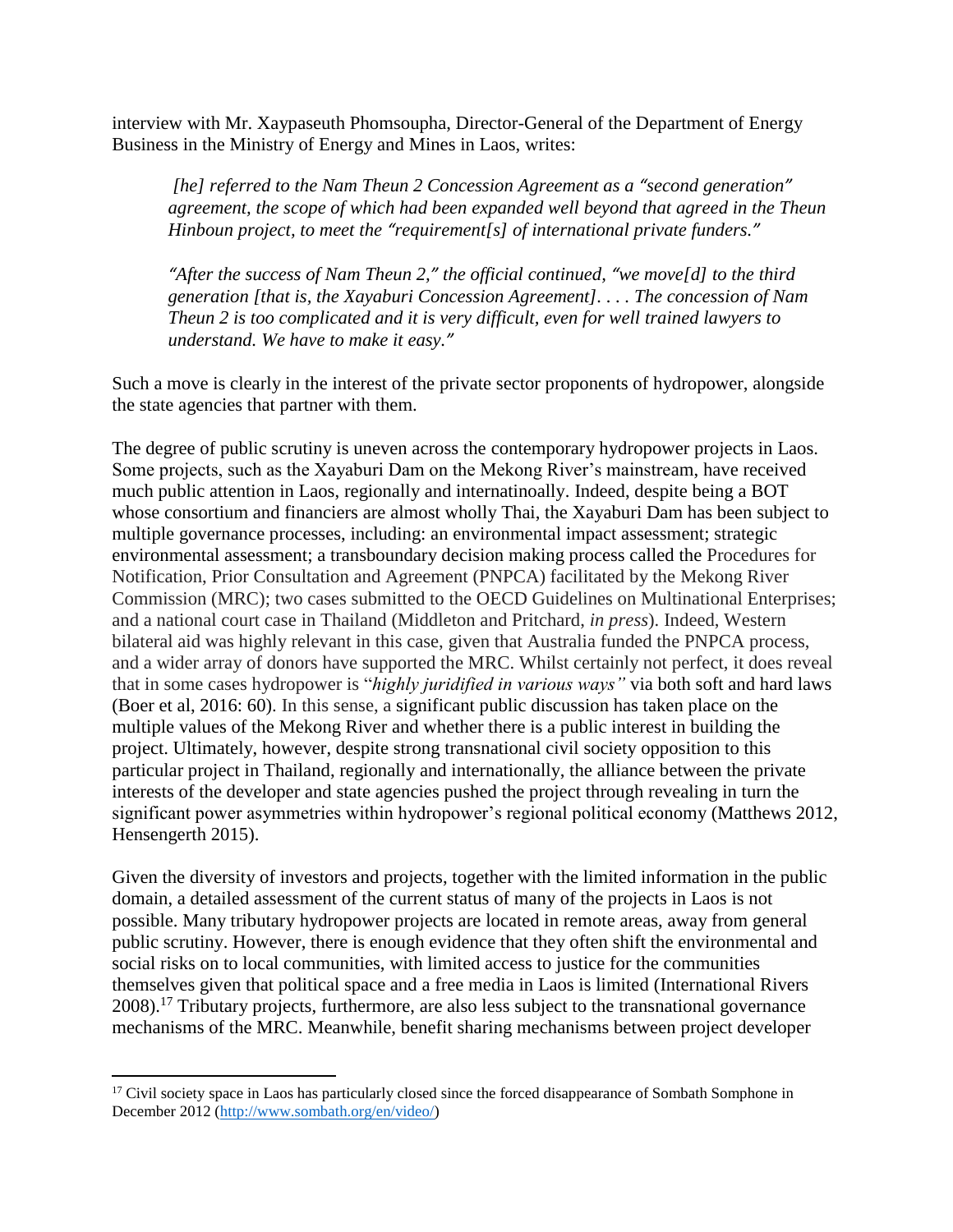and an affected community, where they exist at all, are often flawed (Suhardiman, Wichelns et al. 2014).

Overall, in contrast with a project such as Nam Theun 2, the projects now underway by Thai, Vietnamese and Chinese developers, with financial backing from commercial sources in their own countries, and also often governmental backing too, are principally economic projects rather than poverty reduction projects. Under these circumstances, the "public: in PPP is foremost of a form aligned with the interest of the private sector rather than emerging from a collective political decision making process. Under these conditions, there is a significant likelihood that environmental and social risks will be transferred to affected communities rather than be internalized into the PPP consortium itself.

# Conclusion: Hydropower governance in a Beyond Aid political economy

This paper has sought to further the debate of "beyond aid" by considering how hydropower constructors, operators, financers, shareholders, government, civil society and community actors are entangled within PPP hydropower projects in Laos. In particular, within a context of various past aid regimes in Laos, the paper has considered the implications of the arrival of BOT/ PPP in Laos as a neoliberal-rooted pathway to hydropower development. In presenting a brief history and overview of the contemporary hydropower sector, it has drawn out the implications of projects in terms of risk distribution, especially those borne by affected communities and the state – in other words "the public" in PPP. It has also reflected on arenas where the public interest has emerged as collective political action regarding these projects.<sup>18</sup>

Hydropower in Laos as a case study is significant to the Beyond Aid debate because it reveals how the BOT/PPP policies of the IFIs, who in the 1990s were particular influential in Laos, have formed the context for contemporary hydropower construction where new actors from China, Thailand and Vietnam are now most influential. Whilst proponents of PPP hydropower argue that the industry brings development to Laos, the paper has sought to reveal that the meaning of "public" in PPP is a contested notion, discursively and materially. Discursively, it relates to whether the "public" in PPP hydropower should be understood as a direct poverty reduction project (if indeed this is possible, given the short-comings of Nam Theun 2), or if it should be taken as economic infrastructure alone as has been largely the case amongst Thai, Vietnamese and Chinese hydropower developers post-Asian Financial Crisis. The latter case is arguably what Levien (2012) refers to as "the privatization of development," when the public interest becomes increasingly coopted to support the agendas of private capital.

Materially, these discourses have significant implications for how project risks and impacts are being apportioned and decided upon. There is very limited corporate accountability amongst hydropower developers directly in Laos, and limited avenues for access to justice for affected

 $\overline{a}$ 

<sup>&</sup>lt;sup>18</sup> This paper has focused principally on individual projects. A further area of research should be how PPP in individual projects relate to the wider institutional frameworks within which they are embedded. These include various hydropower assessment tools, such as the hydropower sustainability assessment protocol (HSAP) and the Rapid Sustainabilty Assessment Tool (RSAT) (Dore et al 2012), as well as the numerous overlapping regional water governance initiatives (Sunchindah, 2013). Relatedly, new norms such as "sustainable hydropower" have emerged from some actors within the private sector, government and civil society if not having been widely adopted in practice. Principle advocates have been the International Hydropower Association, together with the IFC, World Bank, ADB and the WWF.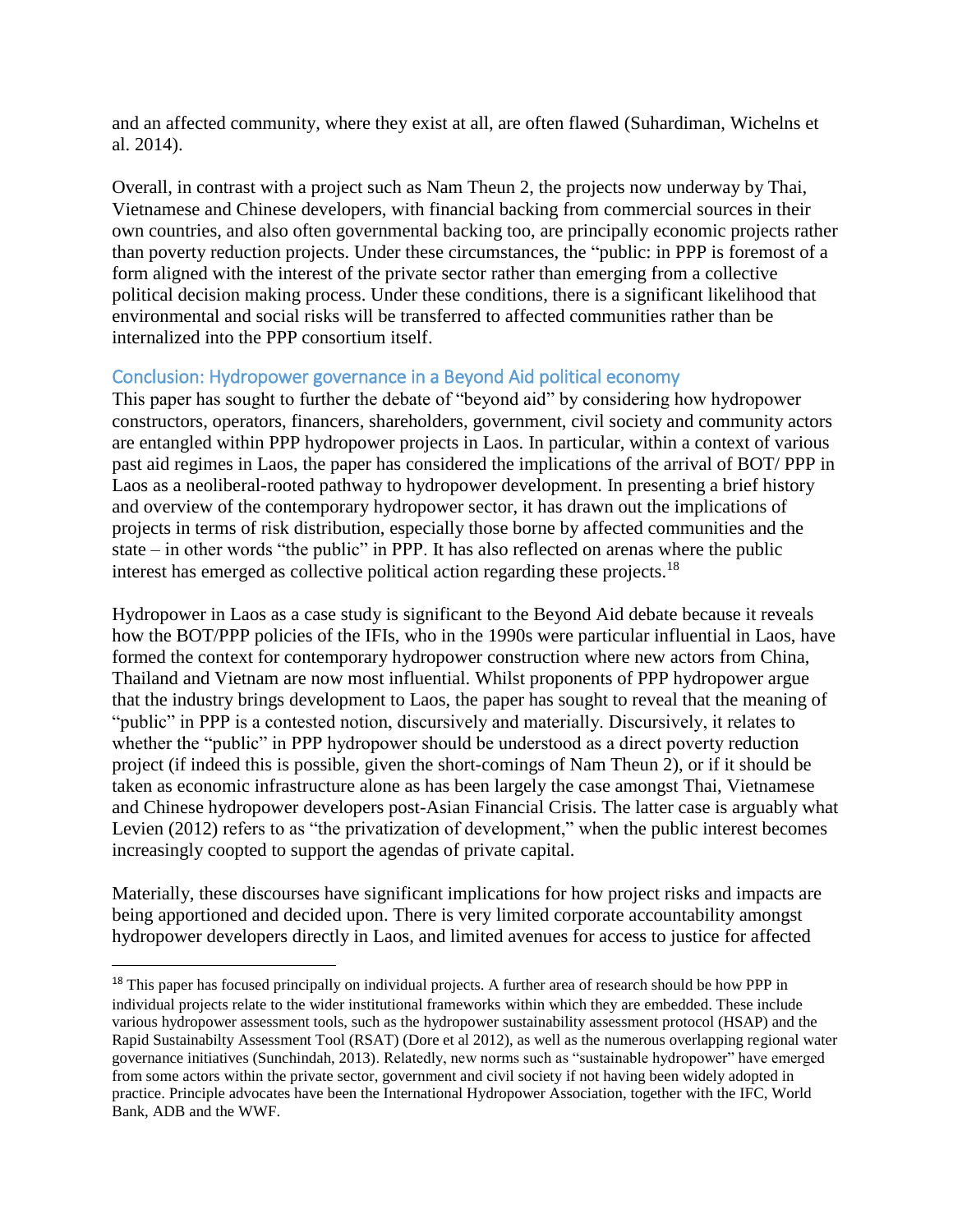communities given the authoritarian-character of the government. Whilst there are particular high-profile cases where civil society and affected communities have been able to challenge and cancel projects, or at least improve them, the new "Beyond Aid" political economy of hydropower and its governance has enabled a significantly larger number of projects to privilege the interests of the private sector over communities affected by them.

The political economic shifts in hydropower governance represented by the proliferation of PPP hydropower projects in Laos should be more fully understood discursively and materially, including its implications for the public interest and the distribution of risk. This is relevant, for example, as China's new and influential regional initiative the "Lancang Mekong Cooperation Framework" gathers momentum, given that it has a strong economic orientation, backing from the new Asian Infrastructure Investment Bank, and can be anticipated to further support energy infrastructure including hydropower. It is also relevant in evaluating the future role of the IFIs, including the World Bank, IMF and ADB, including because they now seek to transfer and replicate their work in Laos to Myanmar.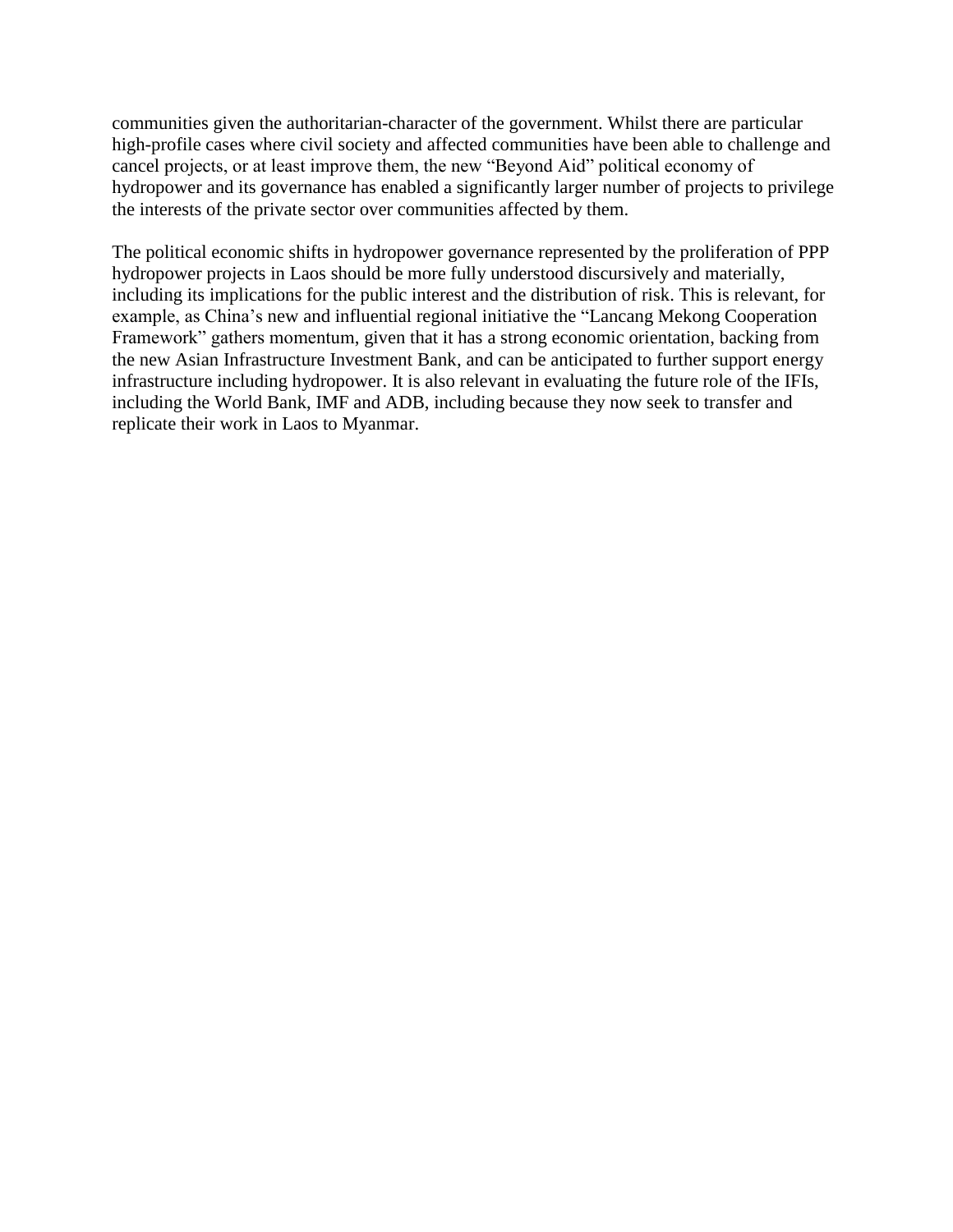# Appendix 1

| Risks managed in a PPP (from World Bank, 2012) |                                                                                                                                                                                                                                                                                                                      |  |  |  |
|------------------------------------------------|----------------------------------------------------------------------------------------------------------------------------------------------------------------------------------------------------------------------------------------------------------------------------------------------------------------------|--|--|--|
| <b>Risk</b>                                    | Description                                                                                                                                                                                                                                                                                                          |  |  |  |
| Site                                           | Risks associated with the availability and quality of the project site, such<br>as the cost and timing of acquiring the site, needed permits or assuring<br>rights of way for a road, the effect of geological or other site conditions,<br>and the cost of meeting environmental standards                          |  |  |  |
| Design,                                        | The risk that construction takes longer or costs more than expected, or that                                                                                                                                                                                                                                         |  |  |  |
| construction and<br>commissioning              | the design or construction quality means the asset is not adequate to meet<br>project requirements                                                                                                                                                                                                                   |  |  |  |
| Operation                                      | Risks to successful operations, including the risk of interruption in service<br>or asset availability, the risk that any network interface does not work as<br>expected, or that the cost of operating and maintaining the asset is different<br>to what was expected                                               |  |  |  |
| Demand, and                                    | The risk that usage of the service is different to what was expected, or that                                                                                                                                                                                                                                        |  |  |  |
| other<br>commercial risk                       | revenues are not collected as expected                                                                                                                                                                                                                                                                               |  |  |  |
| Regulatory or<br>Political                     | The risk of regulatory or political decisions, or changes in the sector<br>regulatory framework, that adversely affect the project. For example, this<br>could include failure to renew approvals appropriately, unjustifiably harsh<br>regulatory decisions, or in the extreme, breach of contract or expropriation |  |  |  |
| Change in legal<br>framework                   | The risk that a change in general law or regulation adversely affects the<br>project, such as changes in general corporate taxation, or in rules<br>governing currency convertibility, or repatriation of profits                                                                                                    |  |  |  |
| Sponsor, or<br>default                         | The risk that the private party to the PPP contract turns out not to be<br>financially or technically capable to implement the project                                                                                                                                                                               |  |  |  |
| Economic or<br>financial                       | The risk that changes in interest rates, exchange rates or inflation adversely<br>affect project outcomes                                                                                                                                                                                                            |  |  |  |
| Force Majeure                                  | The risk that external events beyond the control of the parties to the<br>contract, such as natural disasters, war or civil disturbance, affect the<br>project                                                                                                                                                       |  |  |  |
| Asset ownership                                | Risks associated with ownership of the assets, including the risk that the<br>technology becomes obsolete or that the value of the assets at the end of<br>the contract is different from what was expected.                                                                                                         |  |  |  |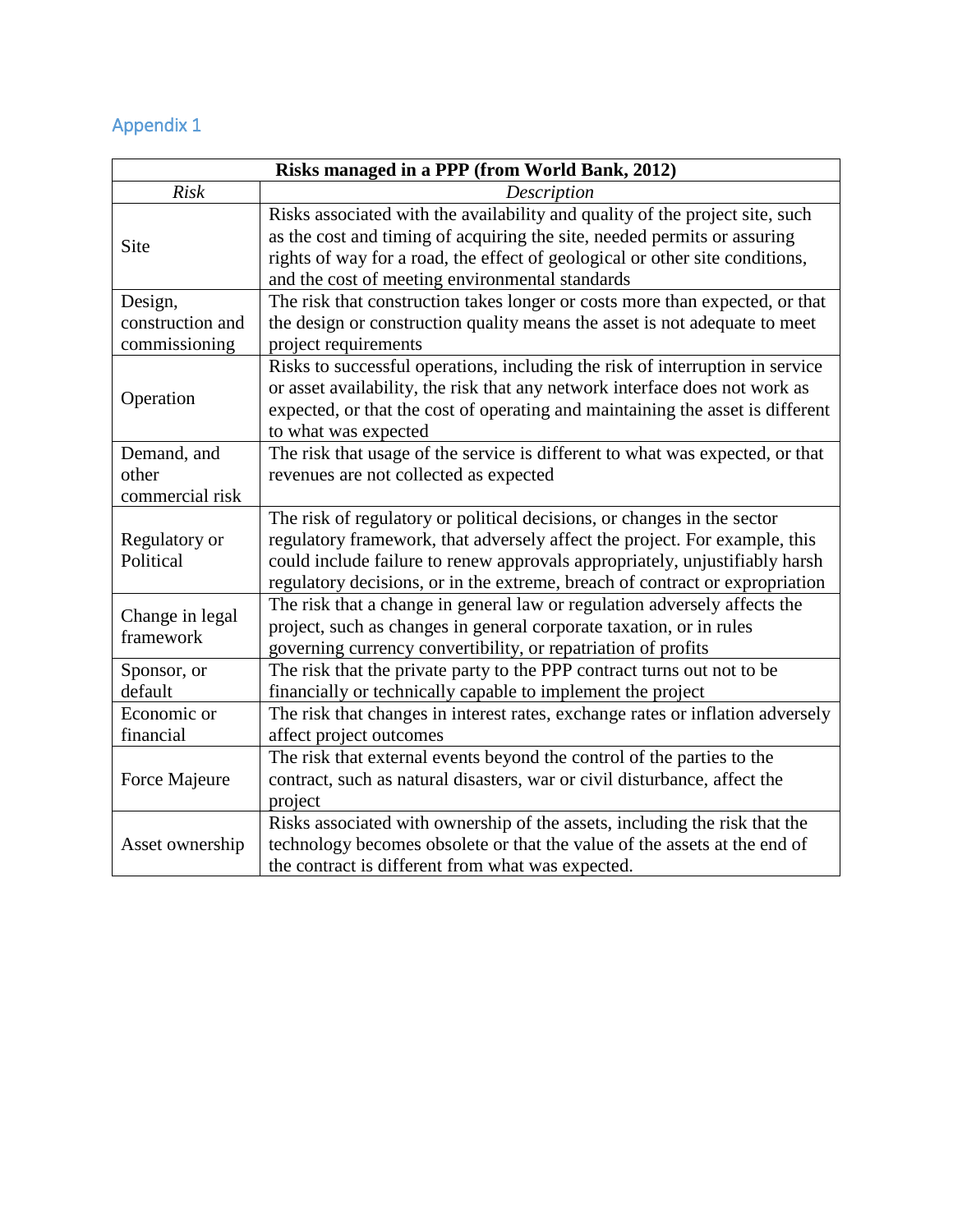# Appendix 2

| Projects built or stated as "under construction" with a signed concession agreement |                |                                                                        |                            |                              |  |  |
|-------------------------------------------------------------------------------------|----------------|------------------------------------------------------------------------|----------------------------|------------------------------|--|--|
| Year                                                                                | Project        | <b>Investors</b>                                                       |                            | <b>Installed</b><br>capacity |  |  |
| 1971                                                                                | Nam Ngum 1     | * EDL (Laos) 100%                                                      | Laos/Thailand              | 149                          |  |  |
| 1994                                                                                | Xeset 1        | * EDL (Laos) 100%                                                      | Laos/Thailand              | 45                           |  |  |
|                                                                                     |                | * EDL (Laos) 60%                                                       |                            |                              |  |  |
|                                                                                     |                | * Nordic Group (Norway) 20%                                            |                            |                              |  |  |
| 1998                                                                                | Theun-Hinboun  | * GSM (Thailand) 20%                                                   | Thailand                   | 210                          |  |  |
|                                                                                     |                | $*$ EDL (Laos) 20                                                      |                            |                              |  |  |
|                                                                                     |                | * HemarajLand & Development (Thailand)                                 |                            |                              |  |  |
|                                                                                     |                | 12.75%                                                                 |                            |                              |  |  |
| 1999                                                                                | Houay Ho       | * Glow Co., Ltd (Thailand) 67.25%                                      | Thailand                   | 150                          |  |  |
| 2000                                                                                | Nam Leuk       | * EDL (Laos) 100%                                                      | Laos                       | 60                           |  |  |
| 2004                                                                                | Nam Mang 3     | * EDL (Laos) 100%                                                      | Laos                       | 40                           |  |  |
|                                                                                     |                | * LHSE (Laos) 25%<br>* EDF (France) 40%                                |                            |                              |  |  |
| 2009                                                                                | Nam Theun 2    | * EGCO (Thailand) 35%                                                  | Thailand/Laos              | 1075                         |  |  |
|                                                                                     |                | * EDL (Laos) 15%                                                       |                            |                              |  |  |
| 2009                                                                                | Xakaman 3      | * VLPC (Vietnam) 85%                                                   | Vietnam                    | 250                          |  |  |
|                                                                                     | Nam Lik 2 (Nam | * EDL (Laos) 20%                                                       |                            |                              |  |  |
| 2010                                                                                | Lik 1-2)       | * CWE (China) 80%                                                      | Laos                       | 100                          |  |  |
| 2012                                                                                | Xeset 2        | * EDL (Laos) 100%                                                      | Laos/Thailand              | 76                           |  |  |
|                                                                                     |                | * EDL (Laos) 25%                                                       |                            |                              |  |  |
|                                                                                     |                | * Shlapak Group (USA) 4%                                               |                            |                              |  |  |
|                                                                                     |                | * Ch. Kanchang (Thailand) 28.5%                                        |                            |                              |  |  |
|                                                                                     |                | * PT Construction & Irrigation Co., (Laos)4%                           |                            |                              |  |  |
|                                                                                     |                | * Ratchburi (Thailand) 25%                                             |                            |                              |  |  |
|                                                                                     |                | * Bangkok Expressway PCL (Thailand) 12.5%                              |                            |                              |  |  |
| 2012                                                                                | Nam Ngum 2     | * TEAM Consulting Engineering (Thailand) 1%                            | Thailand                   | 615                          |  |  |
|                                                                                     |                | * EDL (Laos) 15%                                                       |                            |                              |  |  |
| 2012                                                                                | Nam Ngum 5     | * Sinohydro (China) 85%                                                | Laos                       | 120                          |  |  |
|                                                                                     |                | * EDL (Laos) 60%                                                       |                            |                              |  |  |
|                                                                                     | Theun hinboun  | * Nordic Group (Norway) 20%                                            |                            |                              |  |  |
| 2012                                                                                | exp            | * GSM (Thailand) 20%                                                   | Thailand/Laos              | 280                          |  |  |
|                                                                                     |                | * EdL (Construction is by Sinohydro; Loan is                           |                            |                              |  |  |
| 2014                                                                                | Nam Ngum 3     | from a "Chinese bank")                                                 | $\boldsymbol{\mathcal{P}}$ | 480                          |  |  |
|                                                                                     |                | * Lao Holding State Enterprise (LHSE) 20%,<br>* Gamuda (Malaysia) 40%, |                            |                              |  |  |
| 2014                                                                                | Nam Theun 1    | * EGCO (Thailand) 40%                                                  | Thailand/Laos              | 523                          |  |  |
|                                                                                     |                | * EDL (Laos) 15%                                                       |                            |                              |  |  |
| 2015                                                                                | Nam Ou 2       | * Sinohydro (China) 85%                                                | Laos                       | 120                          |  |  |
|                                                                                     |                | * EDL (Laos) 15%                                                       |                            |                              |  |  |
| 2015                                                                                | Nam Ou 5       | * Sinohydro (China) 85%                                                | Laos                       | 240                          |  |  |
|                                                                                     |                | * EDL (Laos) 15%                                                       |                            |                              |  |  |
| 2015                                                                                | Nam Ou 6       | * Sinohydro (China) 85%                                                | Laos                       | 180                          |  |  |
| 2015                                                                                | Nam Khan 2     | $*$ EdL;                                                               | ???                        | 140                          |  |  |
|                                                                                     |                | * EDL (Laos) 20%                                                       |                            |                              |  |  |
| 2015                                                                                | Nam Ngiep 1    | * CWE (China) 80%                                                      | Laos                       | 180                          |  |  |
| 2015                                                                                | Nam Nguang 8   | * Owned by IPP(d)                                                      | ???                        | 60                           |  |  |
| 2016                                                                                | Xaekaman 1     | * VLP (Vietnam) 100%                                                   | Vietnam                    | 322                          |  |  |
| 2016                                                                                | Xekaman-Sanxay | $\overline{?}$                                                         | Vietnam                    | 32                           |  |  |
| 2016                                                                                | Nam Khan 3     | $\,^*$ EdL                                                             |                            | 60                           |  |  |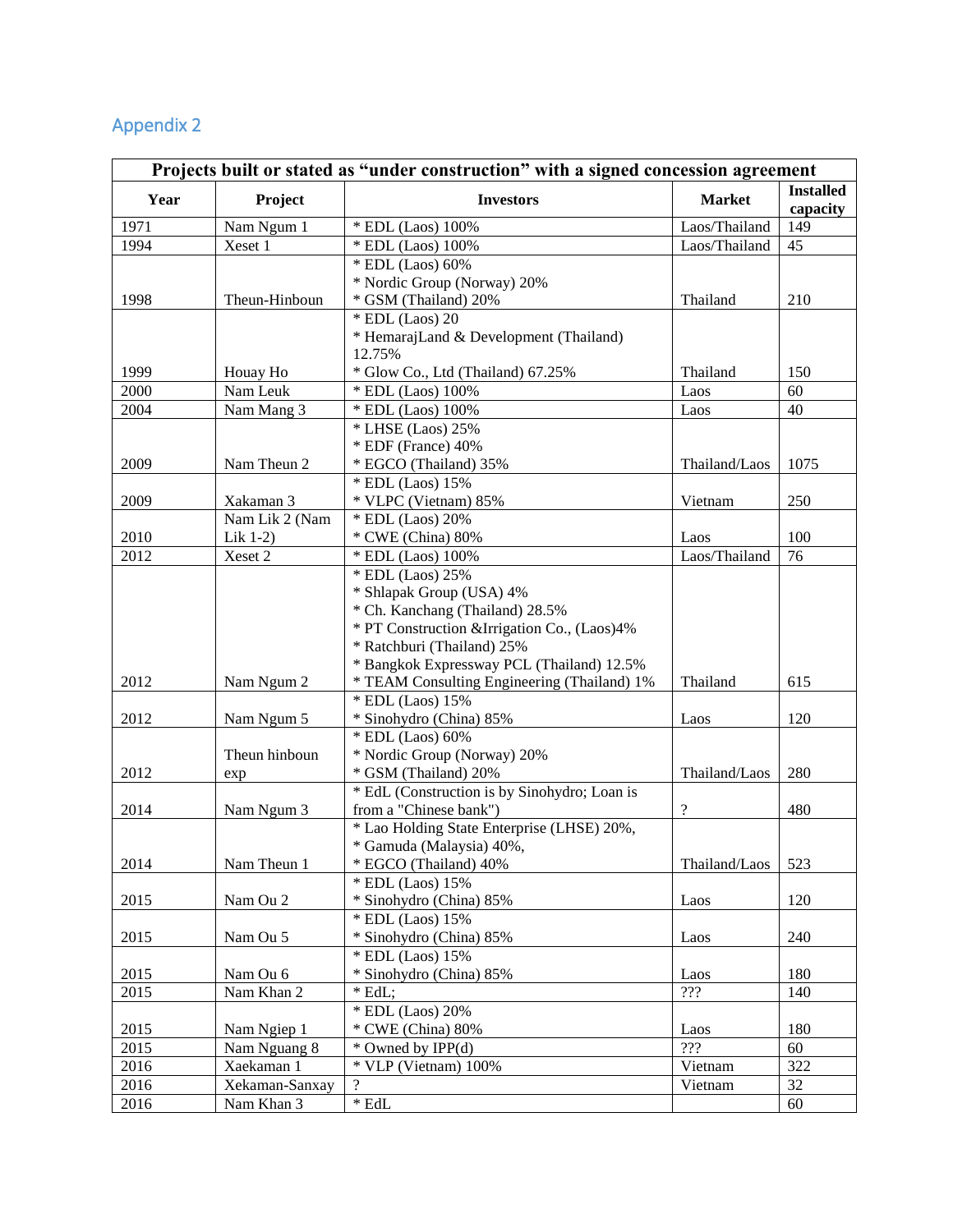| 2016 | Nam Ngiep 2    | * Owned by IPP(d)                               | ???           | 180  |
|------|----------------|-------------------------------------------------|---------------|------|
| 2017 | Xe Kong 3up    | $\overline{?}$                                  | Vietnam       | 145  |
| 2017 | Xe Kong 3d     | $\overline{22}$                                 | Vietnam       | 91   |
|      |                | * EDL (Laos) 20%                                |               |      |
| 2017 | Nam Lik 1      | * Hydro Engineering Co. (Thailand) 80%          | Laos          | 64   |
| 2017 | Xe Kaman 4A    | $\gamma$                                        | Vietnam       | 96   |
| 2017 | Xe Kaman 4B    | $\gamma$                                        | Vietnam       | 74   |
|      |                | * EDL (Laos) 15 %                               |               |      |
| 2017 | Nam Mang 1     | * Far-East Industrial Co., Ltd (Hong Kong) 85%  | Laos          | 57   |
| 2017 | Nam Chian      | EdL                                             | 722           | 104  |
|      |                | * Hoang Anh Gai Lai Mineral Joint Stock         |               |      |
| 2017 | Nam Kong 2     | Company 100%                                    | Laos          | 66   |
|      |                | * Phongxubthavi bridge-road construction        |               |      |
| 2017 | Nam Sane 3A    | company 100%                                    | Laos          | 69   |
|      |                | * Phongxubthavi bridge-road construction        |               |      |
| 2017 | Nam Sane 3B    | company 100%                                    | laos          | 45   |
| 2017 | Nam Kong 3     | Owned by IPP(d)                                 | ???           | 45   |
|      |                | * EDL (Laos) 25%                                |               |      |
| 2018 | Nam Tha 1      | * China Southern Grid Co.75%                    | Laos          | 168  |
| 2018 | Nam Pha (Phai) | * AP Bizlink Group (Malaysia) 100%              | Laos          | 86   |
|      |                | * LHSE 25%                                      |               |      |
|      |                | * Kansai Electric (Japan) 45%                   |               |      |
| 2019 | Nam Ngiep 1    | * EGAT Inter 30%                                | Thailand/Laos | 269  |
|      |                | * LLHSE 24%                                     |               |      |
|      |                | * SK Engineering & Construction (Korea) 26%     |               |      |
|      |                | * Korea Western Power Co., Ltd. 25%             |               |      |
|      | Xipian-        | * Ratchaburi Electric Generating Holding Public |               |      |
| 2019 | Xenamnoy       | Company Limited 25%                             | Thailand/Laos | 354  |
|      |                | * EDL (Laos) 20%                                |               |      |
|      |                | * Ch.Kanchang (Thailand) 30%                    |               |      |
|      |                | * EGCO (Thailand) 12.5%                         |               |      |
|      |                | * Natee Synergy (Thailand) 25%                  |               |      |
|      |                | * Bang Kik Expressway (Thailand) 7.5%           |               |      |
| 2019 | Xayabuly       | * PT (Thailand) 5%                              | Thailand/Laos | 1260 |
|      |                | * EDL (Laos) 20%                                |               |      |
|      |                | * Kobe Green Power Co., Ltd (Japan) 40%         |               |      |
| 2020 | Nam Phak       | * Investors yet to be found 20%                 | Laos          | 45   |
|      |                | * Government of Laos 20%                        |               |      |
| 2021 | Don Sahong     | * Mega First (Malaysia) 80%                     | Laos          | 240  |
| 2021 | Nam Ou 1       | * Sinohydro: 85%, EDL: 15%                      | Laos          | 180  |
| 2021 | Nam Ou 3       | * Sinohydro: 85%, EDL: 15%                      | Laos          | 300  |
| 2021 | Nam Ou 4       | * Sinohydro: 85%, EDL: 15%                      | Laos          | 75   |
| 2021 | Nam Ou 7       | * Sinohydro: 85%, EDL: 15%                      | Laos          | 180  |

Date from [www.poweringprogress.](http://www.poweringprogress/)org [Last accessed 15.4.16] and (RPTCC 2015)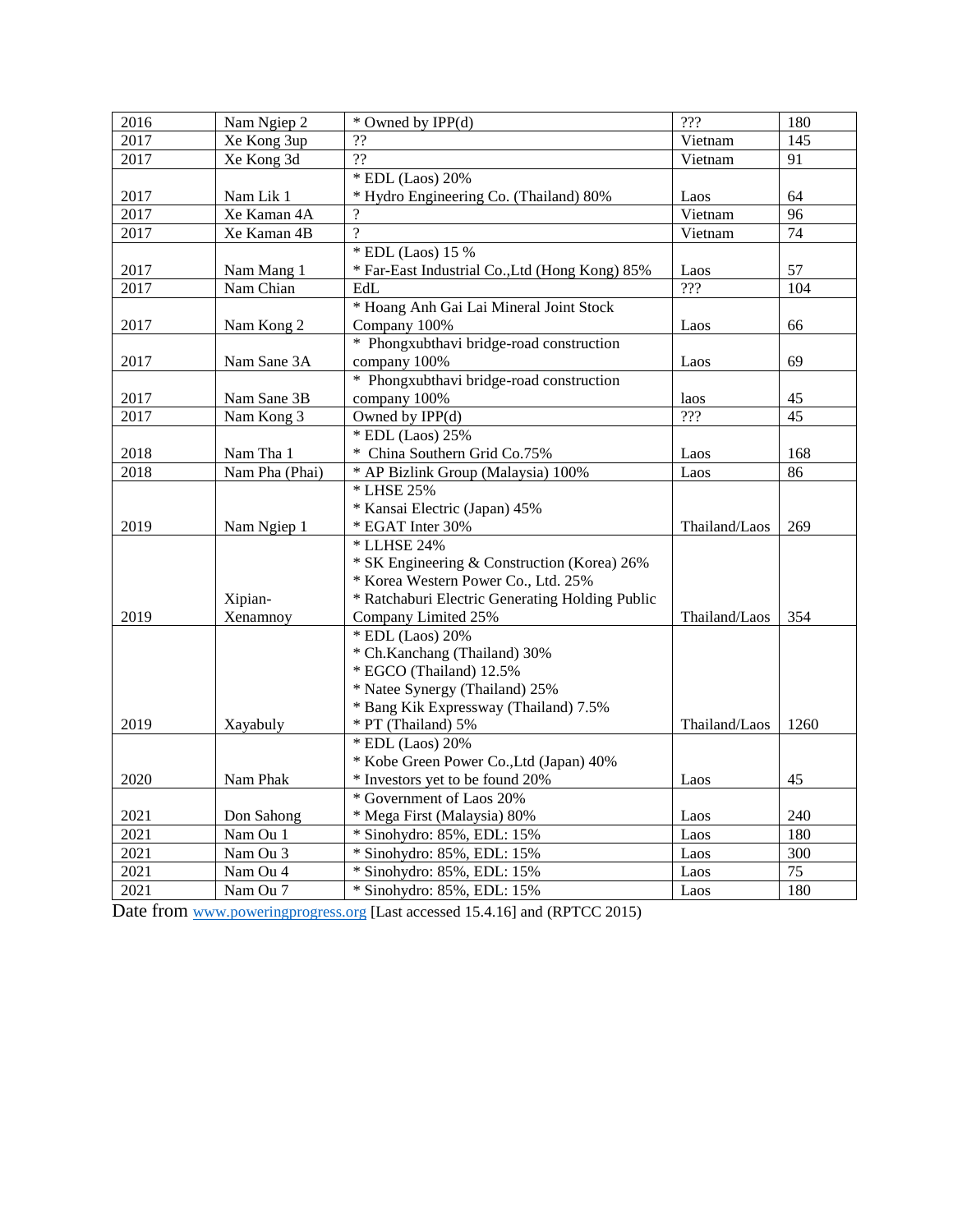# References

ADB (2012). Greater Mekong Subregion power trade and interconnection: 2 decades of cooperation. Manila, Asian Development Bank (ADB).

Akintoye, A. and M. Beck, Eds. (2009). Policy, Finance & Management for Public-Private Partnerships. Chichester, Wiley-Blackwell.

Akintoye, A., M. Beck and C. Hardcastle, Eds. (2003). Public Private Partnerships: Managing Risks and Opportunities. Oxford, Blackwell Science.

Baird, I. G. and N. Quastel (2015). "Rescaling and Reordering Nature–Society Relations: The Nam Theun 2 Hydropower Dam and Laos–Thailand Electricity Networks." Annals of the Association of American Geographers: 1-19.

Baird, I. G., B. Shoemaker and K. Manorom (2015). "The People and their River, the World Bank and its Dam: Revisiting the Xe Bang Fai River in Laos." Development and Change **46**(5): 1080-1105.

Bakker, K. (1999). "The politics of hydropower: developing the Mekong." Political Geography **18**(2): 209-232.

Barney, K. (2012). "Locating 'Green Neoliberalism,' and Other Forms of Environmental Governance in Southeast Asia." Newsletter: Center for Southeast Asian Studies Kyoto University **66**(Autumn): 25-28.

Delang, C. O. and M. Toro (2011). "Hydropower-induced displacement and resettlement in the Lao PDR." South East Asia Research **19**(3): 567-594.

Dore, J., L. Lebel and F. Molle (2012). "A framework for analysing transboundary water governance complexes, illustrated in the Mekong Region." Journal of Hydrology **466–467**(0): 23-36.

FIVAS (2007). Ruined Rivers, Damaged Lives: The Impacts of the Theun Hinboun Hydropower Project on Downstream Communities in Lao PDR. Oslo, Association for International Water Studies (FIVAS).

Forouzbakhsh, F., S. M. H. Hosseini and M. Vakilian (2007). "An approach to the investment analysis of small and medium hydro-powerplants." Energy Policy **35**: 1013-1024.

Greacen, C. S. and C. Greacen (2004). "Thailand's Electricity Reforms: Privatization of Benefits and Socialization of Costs and Risks." Pacific Affairs **77**(3): 717-541.

Hensengerth, O. (2015). "Where is the power? Transnational networks, authority and the dispute over the Xayaburi Dam on the Lower Mekong Mainstream." Water International **40**(5-6): 911- 928.

Hirsch, P. (1998). Dams, Resources and the Politics of Environment in Mainland Southeast Asia. The Politics of Environment in Southeast Asia: Resources and Resistance. P. Hirsch and C. Warren. London, UK, Routledge**:** 55-70.

Hirsch, P. (2010). "The Changing Political Dynamics of Dam Building on the Mekong." Water Alternatives **3**(2): 312 - 323.

International Rivers (2008). Power Surge: The Impact of Rapid Dam Development in Laos. Berkeley, International Rivers.

IRN (1999). Power Struggle: The Impacts of Hydro-Development in Laos. Berkeley, International Rivers Network (IRN).

Johns, F. (2015). "On Failing Forward: Neoliberal Legality in the Mekong River Basin." Cornell International Law Journal **48**: 347-383.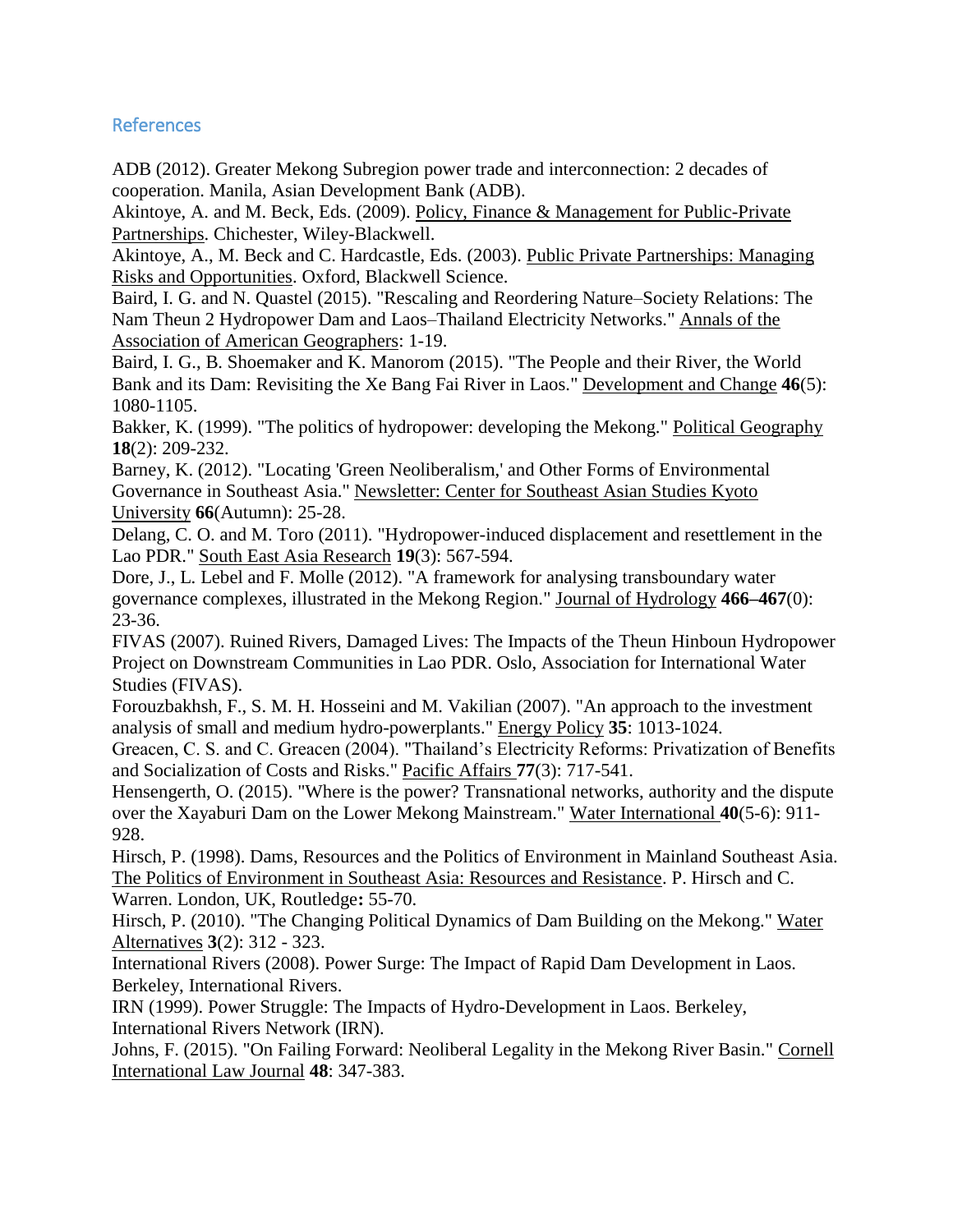Khamin, N. (2008). Houay Ho Hydropower Project. Power Surge: The Impacts of Rapid Dam Development in Laos. S. Lawrence. Berkeley, International Rivers**:** 73-75.

Lawrence, S. (2009). The Nam Theun 2 Controversy and its Lessons for Laos. Contested Waterscapes in the Mekong Region: Hydropower, Livelihoods and Governance. F. F. Molle, T. and Käkönen, M. London, Earthscan**:** 81-110.

Leach, M., I. Scoones and A. Stirling (2010). Dynamic Sustainabilities: Technology, Environment, and Social Justice. Abingdon, Earthscan.

Levien, M. (2012). "The land question: special economic zones and the political economy of dispossession in India." The Journal of Peasant Studies **39**(3-4): 933-969.

Lintner, B. (2016). "Laos Is Open for Business, but on Its Own Terms." World Politics Review **29 March 2016**.

Matthews, N. (2012). "Water grabbing in the Mekong basin – An analysis of the winners and losers of Thailand's hydropower development in Lao PDR " Water Alternatives **5**(2): 392-411. Merme, V., R. Ahlers and J. Gupta (2014). "Private equity, public affair: Hydropower financing in the Mekong Basin." Global Environmental Change **24**(0): 20-29.

Middleton, C. (in press). Sustainable Electricity Transition in Thailand and the Role of Civil Society. Sustainability Transition and Sustainable Peace Handbook. H. G. Brauch, U. Oswald-Spring, J. Grin and J. Scheffran. Heidelberg – New York – Dordrecht – London, Springer-Verlag.

Middleton, C. and J. Dore (2015). "Transboundary Water and Electricity Governance in mainland Southeast Asia: Linkages, Disjunctures and Implications." International Journal of Water Governance (Special Issue) **3**(1): 93-120.

Middleton, C., J. Garcia and T. Foran (2009). Old and New Hydropower Players in the Mekong Region: Agendas and Strategies. Contested Waterscapes in the Mekong Region: Hydropower, Livelihoods and Governance. F. Molle, T. Foran and M. Käkönen. London, Sterling, VA, Earthscan**:** 23 - 54.

Middleton, C., N. Matthews and N. Mirumachi (2015). Whose Risky Business?: Public–Private Partnerships (PPP), Build-Operate-Transfer (BOT) and Large Hydropower Dams in the Mekong Region. Hydropower Development in the Mekong Region: Political, Socio-economic and

Environmental Perspectives. N. Matthews and K. Geheb. London, Earthscan**:** 127-152. Mirumachi, N. and J. Torriti (2012). "The use of public participation and economic appraisal for public involvement in large-scale hydropower projects: Case study of the Nam Theun 2 Hydropower Project." Energy Policy.

MRC (2010). State of the Basin Report 2010 Summary. Vientiane, Laos PDR.

Phonekeo, K. (1996). Country Paper: National Hydropower Sector, Lao PDR, Hydropower Forum, Hanoi, Vietnam, 16–18 July 1996.

Porter, I. C. and J. Shivakumar (2010). Doing a dam better : the Lao People's Democratic Republic and the story of Nam Theun 2 (NT2). Washington DC, World Bank.

Rigg, J. (2005). Living with Transition in Laos: Market Intergration in Southeast Asia. London and New York, Routledge.

Robbins, P., J. Hintz and S. A. Moore (2010). Environment and Society. Chichester, Wiley-Blackwell.

RPTCC (2015). Country presentations from 19th Meeting of the GMS Regional Power Trade Coordination Committee (RPTCC-19) meeting, 16-17 November 2015, Bangkok, Thailand. Manila, Asian Development Bank (ADB).